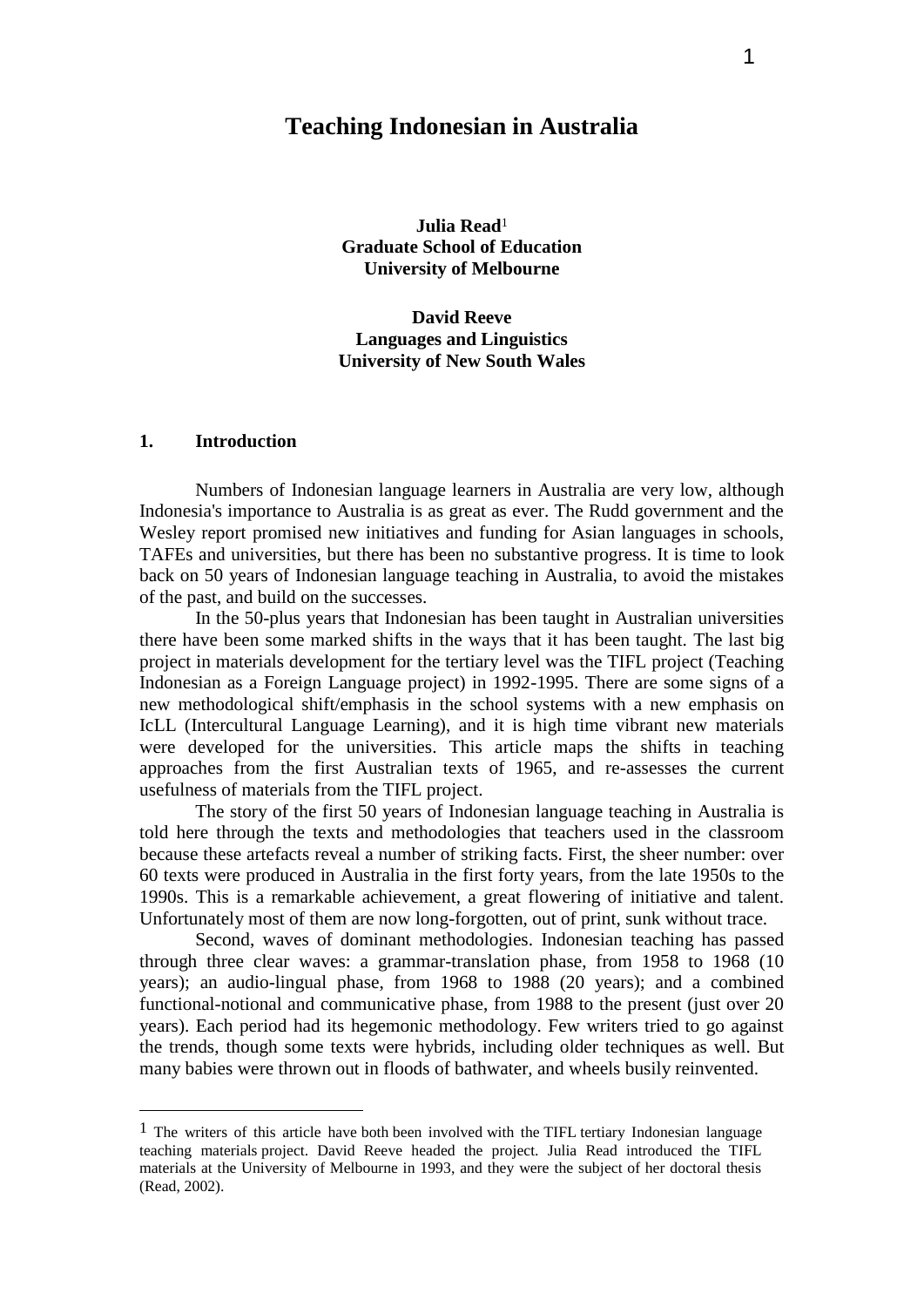Third, these texts were mostly the work of individuals, rarely teams, no doubt partly from the absence of computers and email. Individual teachers produced materials for class which, as they were accumulated, turned from folders into books. But it was a shame that there was little teamwork, as individual inspiration can only go so far. From the 1990s, materials development increasingly became collaborative – a much needed change.

Fourth, Indonesian language teaching was modelled on methods that came from outside, from other language areas. As in Indonesia too, the status of internationally dominant methodologies overwhelmed local initiative. New methodologies tend to arise first in TESOL,<sup>2</sup> then colonise the teaching of European languages, then take over Indonesian, then come to an abrupt halt at the steep cliffs of Japanese and Chinese teaching. Grammar-translation, audio-lingual, functionalnotional, communicative – all came from outside of Indonesian and outside of Indonesia. The creativity that went into texts development was nowhere matched by methodological creativity. Can we not develop a method for Indonesian that comes out of the nature of Indonesian?

Fifth, all these texts were developed by Indonesians in Australia, or by Australians. There has been no collaboration with other Indonesian-teaching countries, or (much worse) with Indonesia itself. While other languages have thrived with floods of materials from their home countries and cultural institutes – French, German, Italian, Japanese – Indonesia has had virtually no role or supporting presence in the teaching of Indonesian in Australia. Hopefully this will change in the next fifty years.

What follows is a review of the major texts and methodologies, with an emphasis on the earlier decades. These do not tell the whole story of what happened in classes, as teachers always adapted texts with their own good sense about what worked in class. There were overseas texts used as well, particularly the Wolff texts from America, but the focus here is on the wealth of Australian texts.

The three great waves of texts and methodologies took place against a background of boom-and-bust in student numbers. The first boom was from the late 1950s to the mid-1970s, followed by a dozen years of decline, reflected in low production of texts. A second boom began around 1988, with changes in government attitudes, and new materials with new methodologies. But it only lasted 10 years. From 1999 a new decline has occurred, lasting until now. Let us hope that from 2010 a new enthusiasm will be accompanied by new students and new materials, combining the best of past practice with ideas for the future.

### **2. Grammar-translation teaching and texts, 1950s to 1968**

Indonesian teaching in Australia started around 1958 at the universities of Melbourne and Sydney, and in some school systems a few years later. Unfortunately we know little about what materials were used until the first Australian text was published in 1965, T.S. Lie"s *Introducing Indonesian*. <sup>3</sup> What happened before then? The Dark Ages? The prehistory of Indonesian language teaching? Probably teachers were frantically producing class-notes that would later become books.

<sup>2</sup> Teaching English to speakers of other languages.

<sup>3</sup> Lie 1965.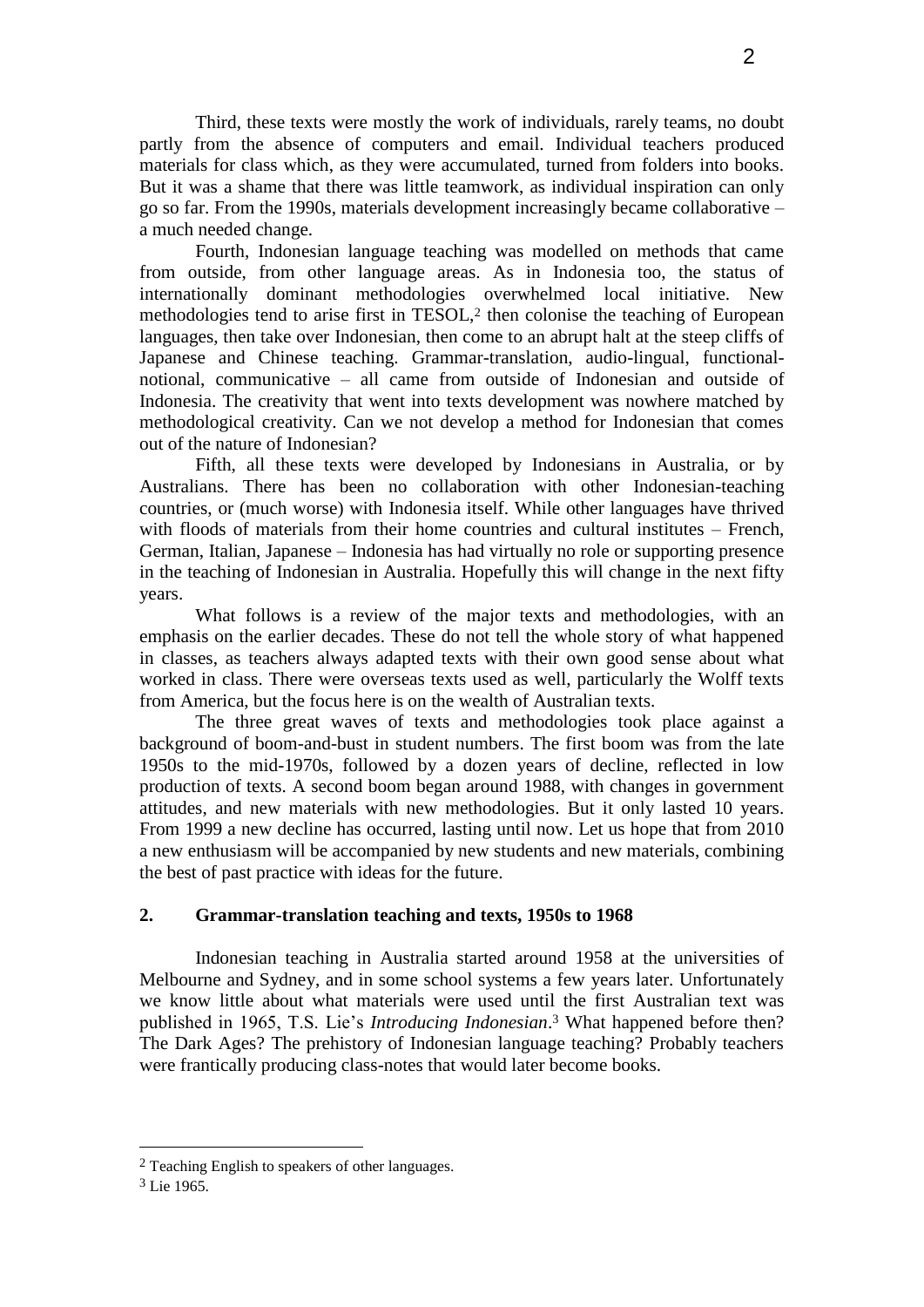Jamie Mackie has shed some light, telling that he used Pino"s *Bahasa Indonesia*,<sup>4</sup> that he'd picked up in a bookstore when he was trying to teach himself some Indonesian. T.S Lie's work was a strictly grammar-translation text, though that method was shortly to be superseded.

Grammar translation was such an established method of language teaching that its overthrow and banishment in the 1960s was very much the end of an era, and a shift of major importance. (Some stalwarts never accepted that the era was over, and indeed the decaying remnants of obsolete teaching methods can often be found festering and resentful in dark corners of university language departments). Grammar translation had been a very powerful method of language teaching; first as the traditional method of teaching Latin and Greek in Europe, which had come to be used in teaching "modern" languages such as French, German and English in the nineteenth century. At its best it produced students with a fine and detailed knowledge of the workings of the formal language, and a subtle capacity to access and to translate great works of literature, hardly skills to be scorned.

The greatest problem was that its most valued and practiced skills were reading and writing. It was not clear when students would listen to the language, much less speak. So it was an appropriate method for students who might never visit the country whose language they were studying, but who sought to access the riches of that society through its novels, poetry, short stories and plays, the 'languages and literatures' tradition.

There was ambivalence about the very idea of introducing Asian languages in Australia. In 1957 the Modern Language Teachers" Association had resolved in a rather non-committal way that "there was room in Australia for teaching Asian languages'. In 1959 R.G. Casey stated that in his Department of External Affairs, out of 176 diplomatic officers, there were 2 speakers of Indonesian. In 1960 Van Abbe, writing in Babel, warned against the rise of Asian languages. He stressed the intellectual rigour of a through study of modern European languages and their grammar. Whereas Indonesian had "too little formal grammar to be of the kind of educational value for which I have been arguing'<sup>5</sup>

Lie's 1965 text used a traditional grammar-translation format, but a hint of the change to come was Purwanto Danusugondo"s *Bahasa Indonesia for Beginners*, *6* which was highly critical of translation and proposed instead a method based on 'productive patterns'. This latter was a transitional, hybrid text; its philosophy was opposed to grammar translation, but its contents were more traditional.

From 1965-68 six Indonesian language texts were published in Australia, mostly associated with universities in Melbourne and Sydney. From Melbourne in came J. P. Sarumpaet's *The Structure of Bahasa Indonesia*,<sup>7</sup> and Sarumpaet and Mackie"s *Introduction to Bahasa Indonesia*. <sup>8</sup> T.S Lie came from the University of Sydney, as did H. W. Emanuels, whose course for Radio University UNSW was published as *Bahasa Indonesia Sehari-hari*. <sup>9</sup> The first school text was H. W Emanuels and Vern Turner"s *Indonesian for Schools*, Books 1 and 2.<sup>10</sup> Vern Turner, a high school teacher and University of Sydney graduate, had been recommended by

<sup>4</sup> Pino 1953.

<sup>5</sup> This paragraph is based on Ozolins 1993: 64, 66, 86.

<sup>6</sup> Danosugondo 1966.

<sup>7</sup> Sarumpaet 1966.

<sup>8</sup> Sarumpaet and Mackie 1966.

<sup>9</sup> Emanuels 1966.

<sup>10</sup> Emanuels and Turner 1967, 1968.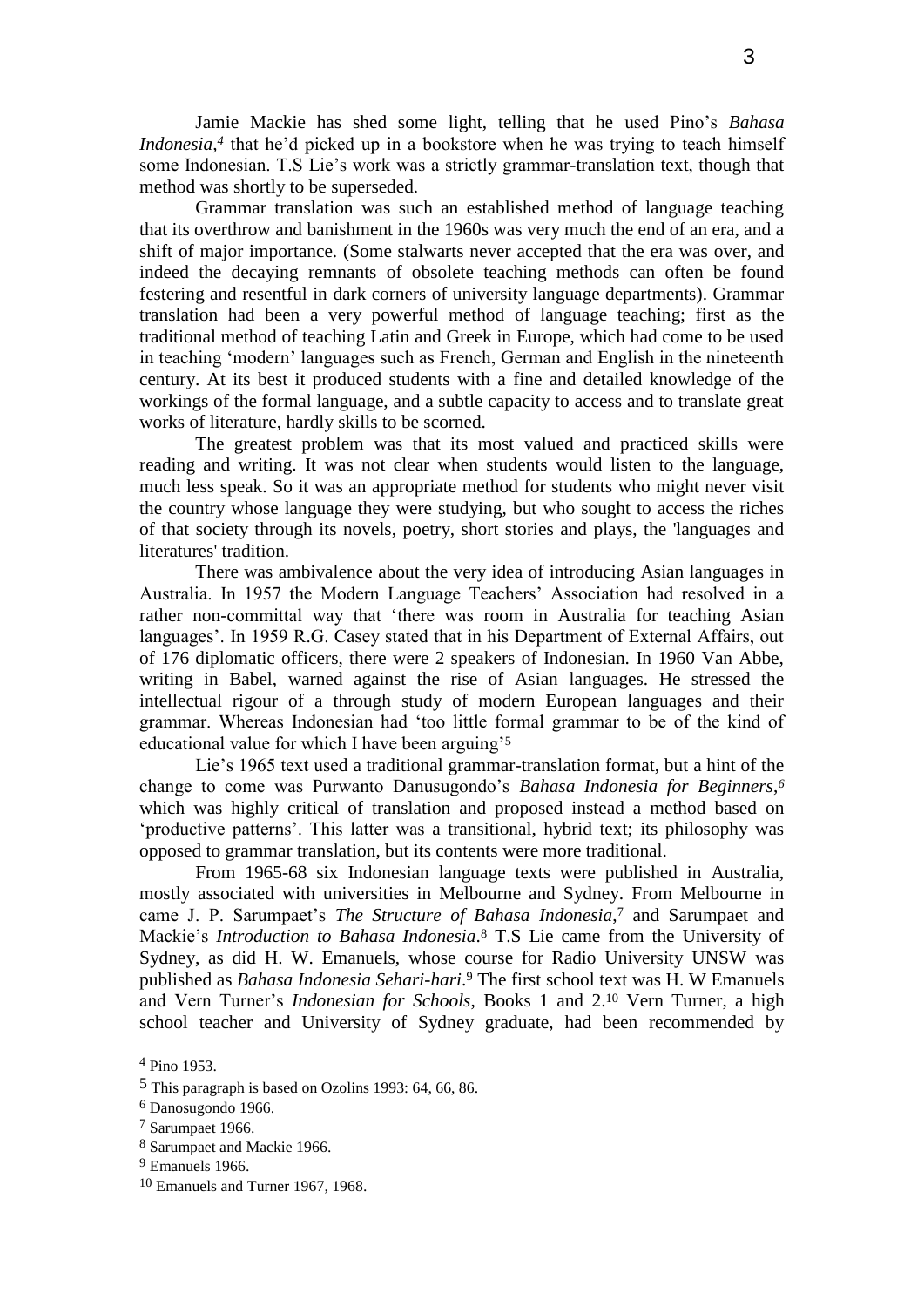Emanuels. Purwanto came to Australia in 1963 with a fresh Masters in linguistics from Illinois. Working with Radio Australia, the Indonesian Embassy, and teaching at UNSW convinced him that new materials were needed.

The core components of a typical grammar-translation lesson were the presentation of a grammatical rule, a study of lists of vocabulary, and a translation exercise. There were occasional comprehension passages. Few were conversations. Vern Turner"s texts added interest to the four-square black and white look with line drawings. Their core philosophy was that "…students will learn grammatical forms which will enable them to attain fluency in speaking and writing Bahasa Indonesia.' How later teachers would laugh at such a claim!

In such texts the translation sections could be massive - sometimes more than 70 sentences sat waiting. Sentences often had a quaint, made-up feel:

You are not allowed to climb that high mountain. It was not her desire to get married but her parents. It is her wish to have eight children when she marries. Why is your sweetheart angry at you? With whom did you go to the Hotel Samudra? Why had grandfather not yet drunk his cold coffee? Several horses sleep under the tree. Those crocodiles are big and fat. Are there clouds in the sky? The old goat died the day before yesterday. The goat sleeps under the tree beside the horses. What a pity! His horse died yesterday. He died the day before yesterday. The large snake eats the fat fowl. Don"t annoy that goat; it is sick. Very rarely is wickedness like that not punished. When the doctor examined the man it was clear that he was dead. Mother was speechless to see the mouse on top of the table. Suddenly the meow of a cat was heard from the cupboard. Take that dead cat as far as possible away from the house! In Australia almost every man shaves his face once day.

So much death! And startling ideas could be suggested by consecutive sentences:

Our dog is called Mimpi. Although he is still small he can dress himself.

These practice sentences were not taken from real speech, and no-one seriously believed that the students would ever say them. And there lay one of the greatest problems – the distance from speaking and listening. Possibly the best thing to say about these texts is that they were pioneering, expressly written – often at speed – to fill a void. These were a productive 3-4 years, but these grammar-translation texts were soon to be replaced by audio-lingual.

The transition from one methodology to another is usually described in terms of the attractions of one theory over another. But social and technological changes are important too. The advent of wide-bodied planes and cheaper fares in the 1960s marked the start of mass tourism; students were now much more likely to visit the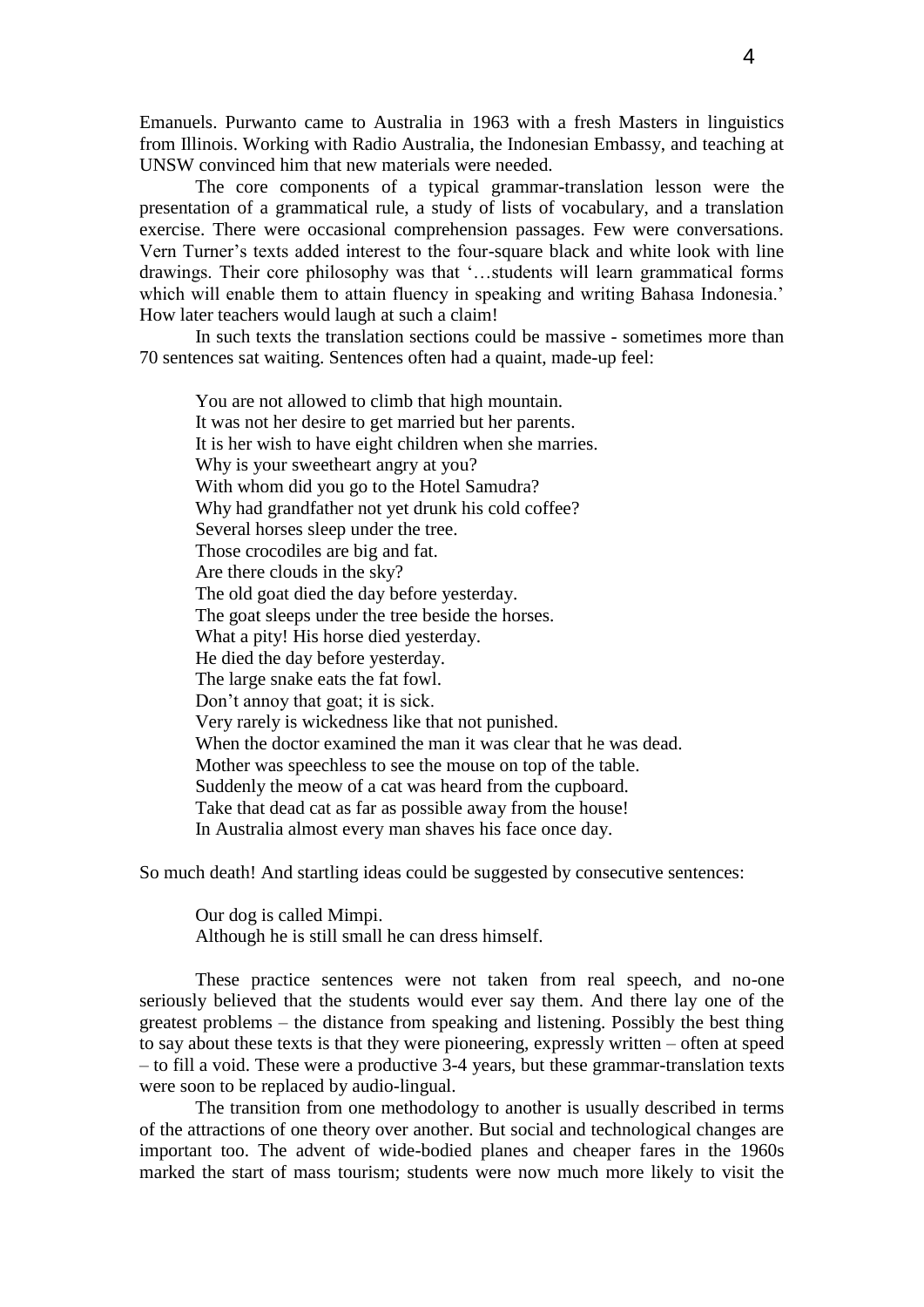countries they had studied, to want and need to talk to native speakers. For Southeast Asia, the great wave of interest generated in schools and universities was a product of involvement in the Vietnam war. The stakes were more urgent than a cultivated interest in literature. If students were to visit the countries of Southeast Asia, then they wanted to be able to discuss a range of social and political topics.

Also permitting and causing the shift to audiovisual was the relatively cheap availability of language laboratories. Here was a shift from pen and book, to mouth and machine. In the hours in the language lab, a whole class could be talking their heads off. 'Talking to a machine!', said later critics scornfully, pointing to the distance from the strains, tensions and negotiations of real-life conversations. They were right, but that later insight should not obscure what a great change was about to occur.

### **3. The audio-lingual years, 1968 to 1988**

1968 was a threshold year, with a late grammar-translation text, Vern Turner"s *Indonesian for Schools Book Two*, <sup>11</sup> and the first and most zealous of the new audiolingual texts, *Lancar Berbahasa Indonesia* (*LBI*), from the Sydney Technical College team of Ichsan, Baker and Lane.<sup>12</sup> *LBI* led the field in an eight-year burst of productivity, which saw three major state-based text series/packages (Hendrata,<sup>13</sup> Victorian schools; McGarry and Soemaryono,<sup>14</sup> NSW; Partorejo,<sup>15</sup> Queensland) start appearing in the early 1970s. The first new university course, from Yohanni Johns of ANU, was *Langkah Baru Book One*. 16

These were series because they developed into texts for beginners, intermediate and advanced; packages as they came with sets of tapes, slides and flashcards, and sometimes readers and guided composition texts. There were five main readers from familiar names 1968-1975: Sarumpaet and Hendrata; Yohanni Johns; Suwito Santoso and Soemaryono;<sup>17</sup> J. A. Collins;<sup>18</sup> and Ichsan.

1970 to 1972 had triumphs and a problem. The triumphs were an ABC radio program *Learn Indonesian* in two series from 1970, followed by a TV program in 1971. The series were based on *LBI*, adapted by Soemaryono at the University of Sydney. Ten thousand Australians bought the booklets and records to participate. Hard to imagine, 40 years on. The problem was the introduction of new spelling into Indonesian (*Ejaan Yang Disempurnakan*). Publishers had to decide whether to reissue texts in the new spelling. The state-based series had established markets and jumped the hurdle, but the pioneering *LBI* failed at the jump.

In 1968 *LBI* had proclaimed itself to be unique, as "the first textbook on Bahasa Indonesia completely geared to the aural-oral method of learning". Its account of teaching methodology was dramatic:

<sup>11</sup> Turner 1968.

<sup>12</sup> Ichsan et al. 1968.

<sup>13</sup> Hendrata 1969.

<sup>14</sup> McGarry and Soemarono 1970.

<sup>15</sup> Partoredjo 1975.

<sup>16</sup> Johns 1975.

<sup>17</sup> Santoso and Soemaryono 1969.

<sup>18</sup> Collins and Syafei 1973; Collins 1976.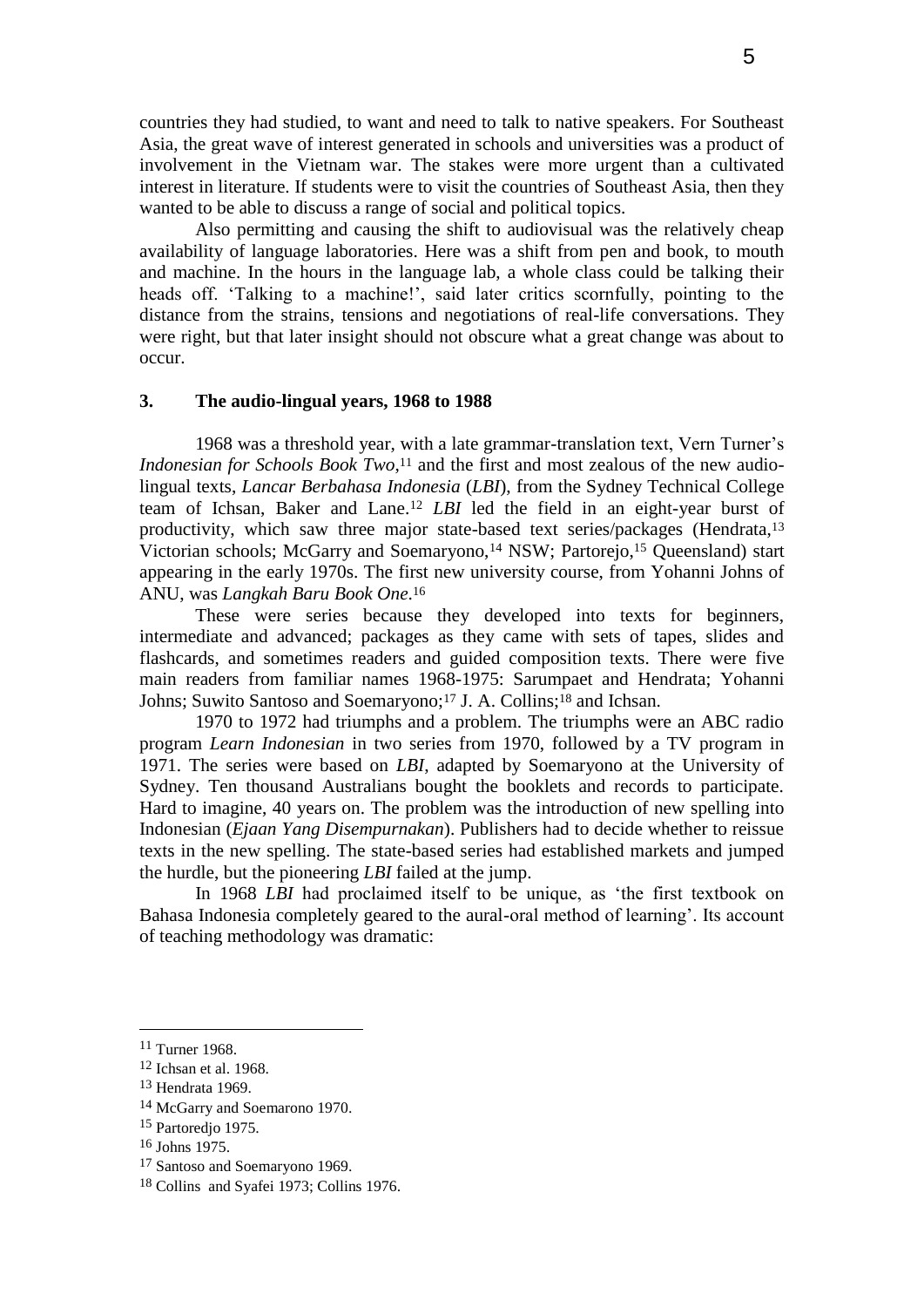*Ever since the French Revolution in 1789 set the pattern for violent and radical reform of social evils, modern man has come to the realisation that, if he did not like his particular world, he was at liberty to change it.*

There was for the first time a student text and a teacher"s edition, the latter containing a detailed and elaborate exposition of classroom technique. One element:

*Pattern practices aim to establish speech habits by presenting meaningful units in contexts rather than concentrating on individual sentences so often taught out of context and unrelated to normal speech behaviour.*

A hint of the elaborate and prescriptive classroom practices:

*Then model the sequence four or five times from different positions in the classroom while the students turn their books face down so that they may concentrate solely on your voice. Do not allow them to follow you with their eyes around the classroom.*

Here were the key elements: pattern practices; speech habits; meaningful units in context; articles with thematic titles  $-$  e.g., 'An Outing', 'An Accident', 'Entertainment', 'Going Shopping'; the 20 'dialogue sentences' comprising the core of each unit; the visual aids; more realistic formats; the shift from writing and translating to imitating and transforming oral cues; native speaker recordings as models; and always the tapes to be used in the classroom and language laboratory – the golden age of the language lab.

The later text series were not as rigorous as *LBI*, the high point of orthodoxy. Those later texts followed the dominant audio-lingual methodology, but were hybrid, including several types of classroom exercises from older methodologies, syncretically adopting anything that worked in class. This was a victory of commonsense over ideology, marked in Partorejo, with his "integrated approach", but present in others too.

These series, and over a dozen smaller texts from individual teachers or schools, deserve greater attention, but there is only room here for a few general points:

- They contained much material on Indonesian culture, through  $\bullet$ dialogues and particularly through dozens of readings (*bacaan*). Students learned a great deal about Indonesian culture in a way that has disappeared from more recent texts.
- These texts were lavish in their use of line drawings as aids for  $\bullet$ memorising dialogues, explaining vocabulary, structure and grammar points, as stimuli for conversation and composition, and making texts lively and attractive. What a shame so much work and talent has sunk, unretrieved!
- The texts had a richness of classroom exercises, including an elaborate technique for the exploitation of dialogues, covering and uncovering the text, listening, repeating, chanting as whole-class, or by groups and individuals. There were reading passages with comprehensions, and exercises of at least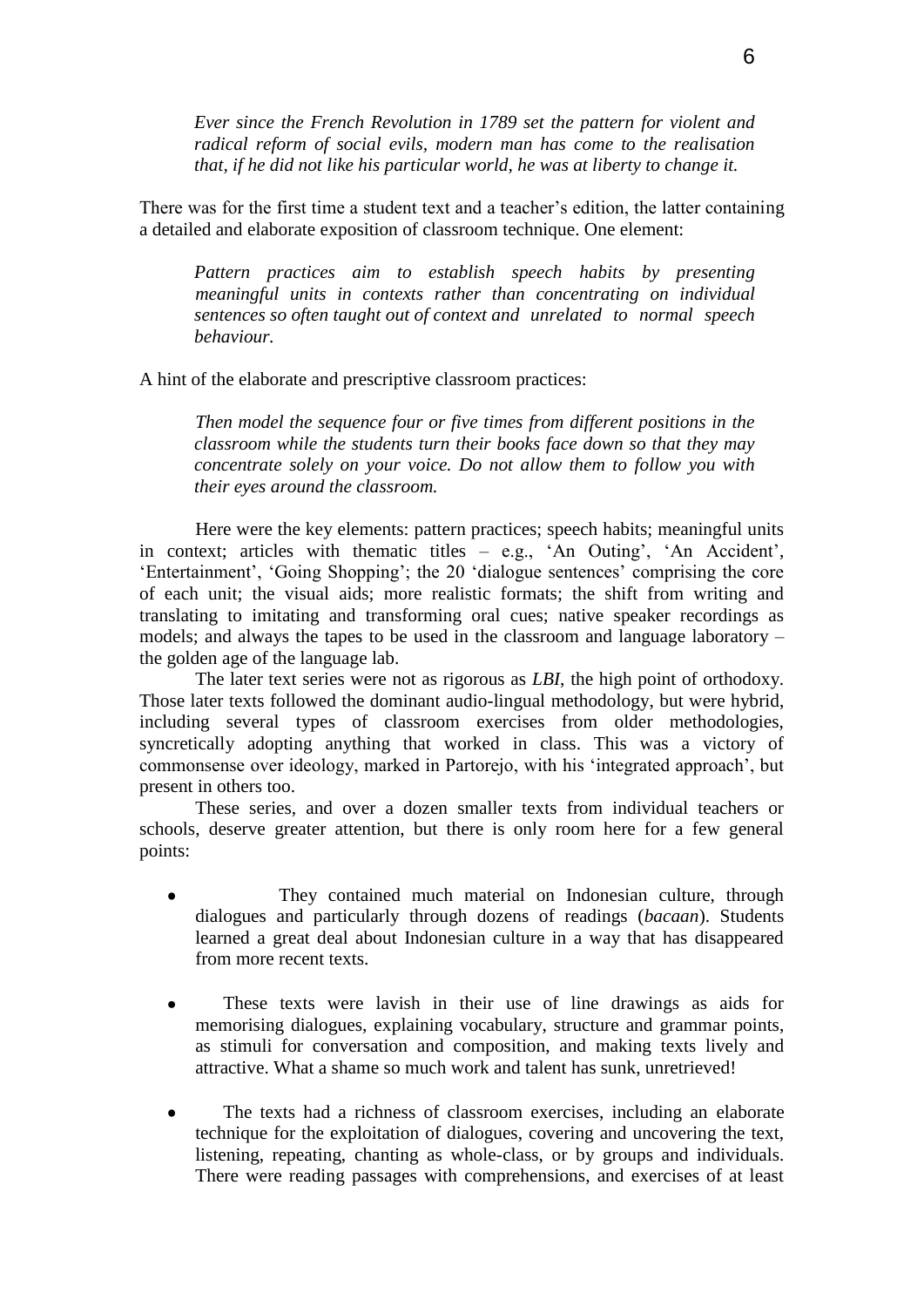seven types: substitution, transformation, fill-in, complete, matching, true/false and scrambled sentences; there were special notes and remarks, songs and games.

- These texts envisaged the task of the Australian student as learning about Indonesia, not learning how to discuss Australia in Indonesian. Several texts took the new idea of building their book around Australian visitors to Indonesia. But when Tom Johnson of the Australian Dairy Company meets business colleagues in Surabaya, they discuss the history of Majapahit rather than business (Sumaryono, Book Three, 1974).
- Although fresher elements were appearing, the old didactic high-literature tradition remained. Some of the readers had a high literature feel, with the exclusion of daily life. When daily life was covered, it was the village and its folktales. Collins" *Bunga Rampai*<sup>19</sup> looked to the future, drawn from Indonesian press articles, rather serious. And Sumaryono Book Three made much use of real-life material from magazines and newspapers, including cartoons, anecdotes, advertisements, jokes and articles. The debates on realia are 35 years old.

Thus ended the first great wave of Australian texts, 1965 to 1975, encompassing two major methodologies. Student numbers declined thereafter, eroding the publishers" market. The boom from the early 1960s to the mid 1970s was followed by a trough, with a sprinkling of new texts, mostly readers of a language and literature type, but no methodological breakthroughs.

There was little before 1988, besides the Philips record set *Bahasa Indonesia* – late 1970s, Sarumpaet's reference work Modern Usage in Bahasa Indonesia,<sup>20</sup> Lonely Planet"s *Indonesian Phrasebook* – 1984, and seven readers from Collins, Marian Dakeyne, Achdiat K Miharja, John Pello<sup>21</sup> and Adrian Clynes. One hopeful sign was the magazine for Indonesian teachers *Pelangi* from 1985, but the editor's call for a vigorous debate on methodology met little response.

### **4. The communicative years, from 1988**

Methodological innovation did not come until 1988, when Ian White started publishing his notional-functional text series, *Bahasa Tetanggaku*. <sup>22</sup> This method had come earlier for other languages in Australia, and the 1980s saw new lively texts for Italian, German, French and Japanese. Low student demand postponed such initiatives for Indonesian, so that the new methodologies of functional-notional and communicative language teaching occurred side-by-side from around 1988.

This was a period of enthusiasm for language study at the government level, shown in the National Policy on Languages in 1987,<sup>23</sup> followed by state policies and state education department initiatives, plus the vital enthusiasm of the federal Labor government for four key Asian Languages: Chinese, Indonesian, Japanese and

<sup>19</sup> Collins 1977.

<sup>20</sup> Sarumpaet 1980

<sup>21</sup> Pello 1980.

<sup>22</sup> White 1988.

<sup>23</sup> Lo Bianco 1987.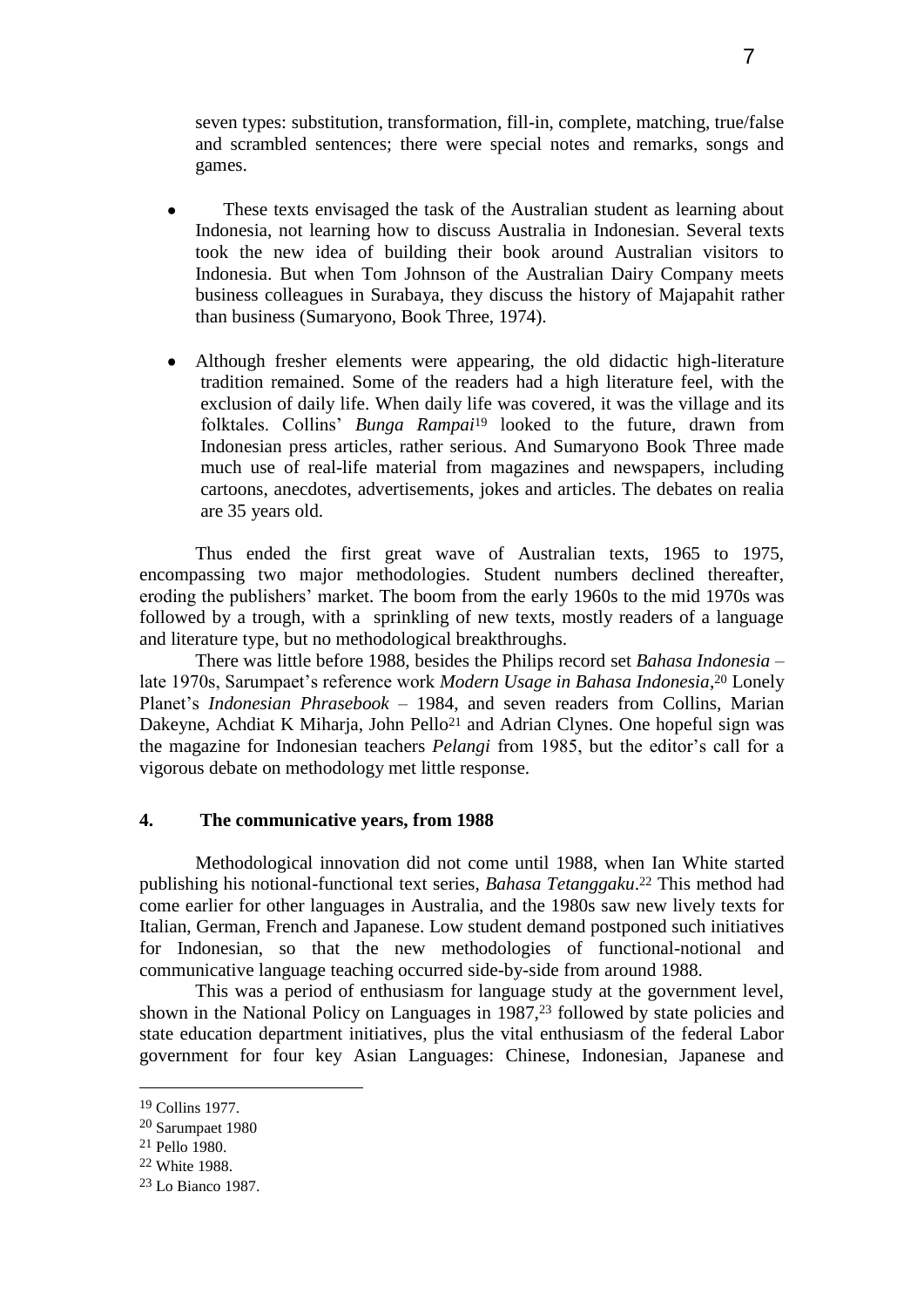Korean. In retrospect the lack of Hindi seems a particular oversight, but many teachers will remember, fondly and with nostalgia, the strong governmental support for Asian language study, and the lively debates within the country over Australia"s 'Asian identity' and future in Asia.

The Ingleson report on Asian Languages in Higher Education appeared in 1989,<sup>24</sup> setting ambitious targets, unfortunately never met during the boom period of 1988 to 1998. Thereafter Indonesian language enrolments started a new bust.

Teachers started talking of themselves as student-centred and meeting student needs. But what had really happened was that for the first time language teachers were allowed to use the photocopiers, previously reserved for administrative staff only (as usual). Lack of access to easy methods of duplication had made teachers reliant on published texts, as they faced intoxication and addiction from the smells of spirit stencils (usually hidden in airless spaces under stairs), or permanently red and black skin and clothes from the smears of Gestetner stencils. Access to photocopiers transformed what teachers could do, as they could now select, from banks of material, what they wanted to present to the class, from what source, and in what order.

A delightfully coloured text series for schools *Ayo!<sup>25</sup>* was published from 1991, based on the successful versions for Italian, German, French and Japanese, and new readers appeared from 1988: McGarry and Sumaryono, Partorejo, George Quinn, McGarry and Winarto,<sup>26</sup> plus the *Ayo!* readers. But after much planning activity in education departments, reflected in the All Guidelines,<sup>27</sup> LOTE kits and the National Indonesian Language Curriculum Project, it was banks of material that were emphasised. The two main banks were the Suara Siswa<sup>28</sup> materials for schools, and the TIFL Project<sup>29</sup> (1992-1996) for universities, both adopting communicative methodology.

Functional-notional methodology demonstrated a shift from language form to language use. Functions were defined by asking 'what does the speaker want to do?' The answers to this question, almost always ending in '-ing', were the functions, such as 'agreeing', 'apologising', 'asking for'. A further question elicited the particular "notions" that the function was about. The key factor in teaching and textwriting was to ask what function was needed, and then to choose between the easier and more difficult ways in which that function might be realised in real life.

This methodology has produced a single major text series in Australia, Ian J. White"s *Bahasa Tetanggaku*, with three course books, including student workbooks and sets of cassettes, in 1988-1994. The functional-notional approach has taken hold in teachers' minds, in the current communicative phase, providing an alternative approach for selecting what language and structures to choose for class.

In White's texts, the contents page for each 'topic' is laid out on a grid, displaying language functions, and grammar points. One good example is the language functions for Chapter Four, on 'shopping':

Colours Asking about price Identifying objects

<sup>24</sup> Asian Studies Council 1989.

<sup>25</sup> Taylor and Sedunary 1991.

<sup>26</sup> McGarry and Winarto 1990.

<sup>27</sup> Scarino et al. 1991.

<sup>28</sup> National Indonesian Language Curriculum Project 1993.

<sup>29</sup> *Vide* Read 2002.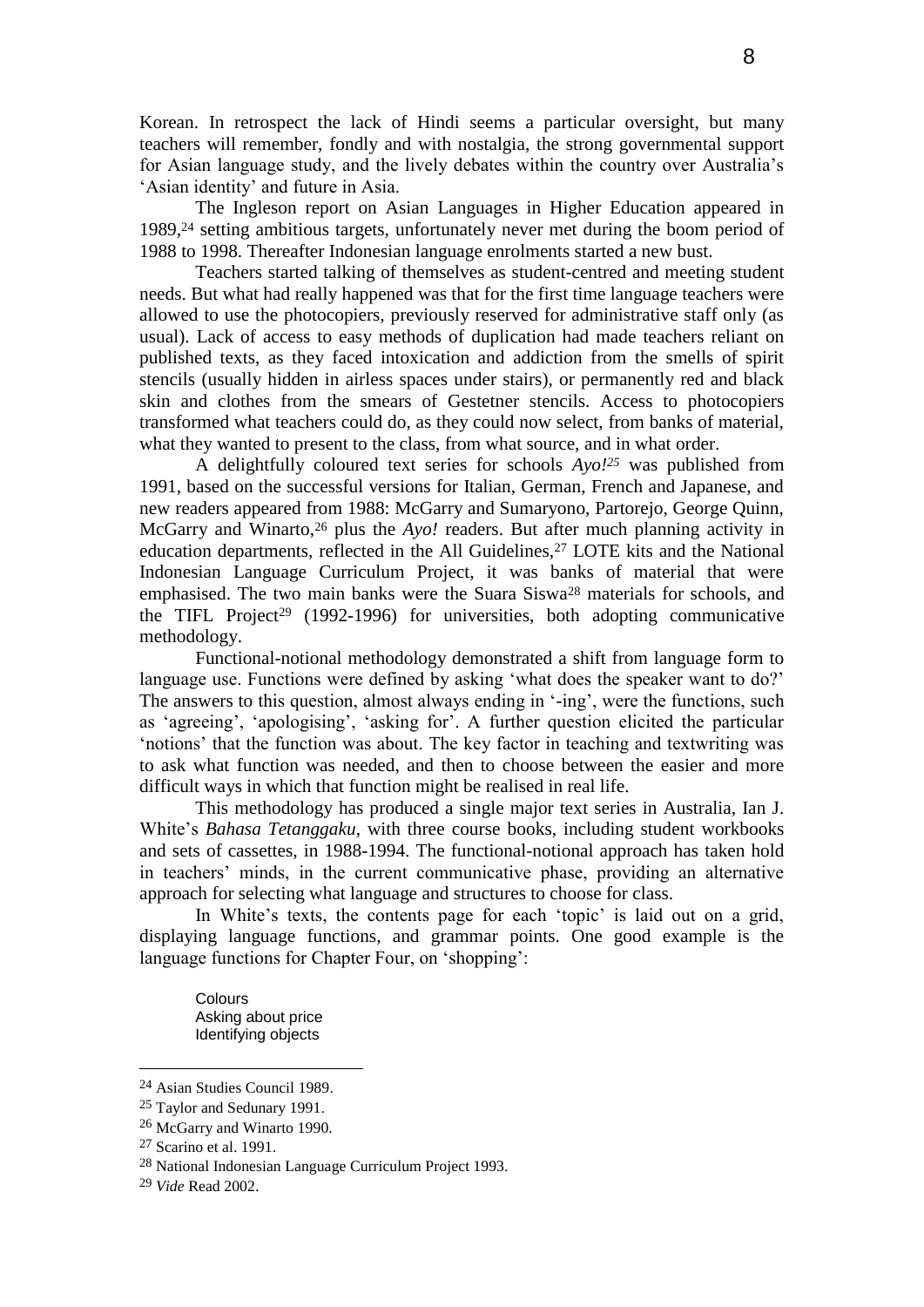Expressing surprise and shock Bargaining: Offering a price Refusing a price Agreeing on a price Describing quality Comparing two objects Comparing more than two objects Indicating wants and needs **Transport** Personal language: my chores.

Functional-notional ideas provided a new element in communicative developments from the late 1980s. Communicative methodology is dealt with at greater length in the second half of this article. Everybody calls themselves "communicative" now.

### **5. Moving into TIFL, within a communicative framework**

The Brown and McKay report<sup>30</sup> stated that the material available for teaching Indonesian was "thoroughly outdated". Suara Siswa and TIFL were meant to meet this problem. As part of the preparation for TIFL, a study of the earlier texts described above was undertaken in 1991, to compile an index of what already existed. This was to be treated as a resource (not throwing out the baby, not reinventing the wheel), so that the new materials would build on what existed. Unfortunately there was not enough time or energy to send around that index to existing materials, but some of the criticisms of existing texts are given below. Apart from methodological outdatedness, we concluded of the texts published since 1965 that:

- a. The texts are too childish in orientation, to the exclusion of most of adult life.
- b. There is a narrowness of emotional range, a general "niceness" of tone, far from any of the strong emotions.
- c. Those transactions that do not involve children involve tourists; there is little for the "Asia-literate" Australian professionals who go to Indonesia to transact their business.
- d. There is almost no material on Australia in the material produced in Australia, so that students may go to Indonesia well-prepared to converse about the *keris* or *Borobudur*, but unprepared to discuss their own society.
- e. There is an avoidance of any sensitive social issue in Australian or Indonesian society, so that students may well be enabled to discuss all topics except those that really interest them.
- f. Despite the various cuttings from newspapers, there is a great lack of real-life advertisements, printed handouts and leaflets, official forms, product labels and instructions.

<sup>30</sup> Brown and McKay 1991.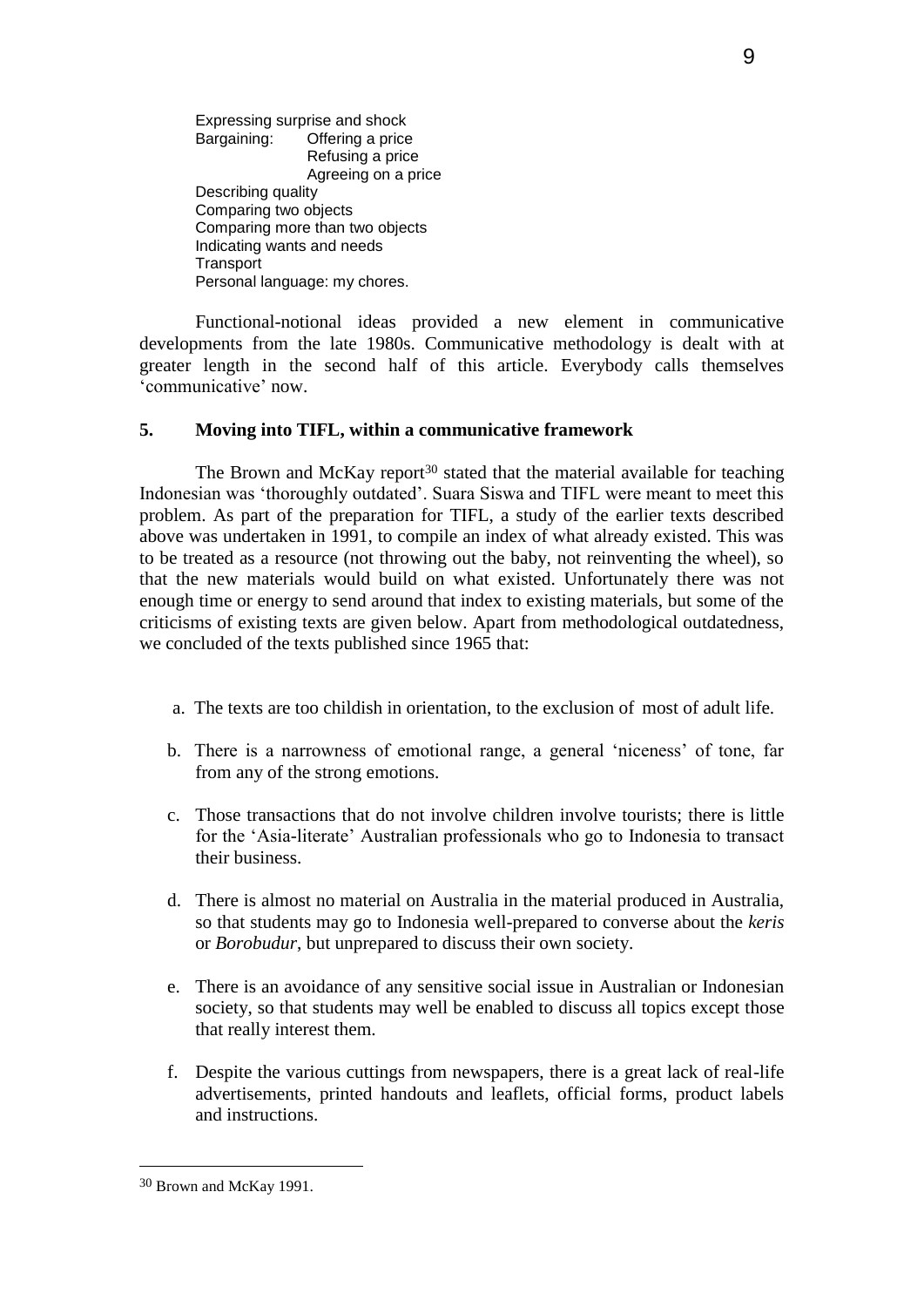- h. The materials are inauthentic, written to illustrate grammar points (this does not mean that they are not useful, but they are not enough).
- i. The exercises are work than can be done by students on their own, and don"t lend themselves to communication.
- j. There is almost no concern with register and other sociolinguistic issues; the language is pitched at no particular social situation; there is little to prepare even the casual visitor for Jakarta.
- k. There is a lack of authentic writing tasks.
- l. The audio material is designed for the language lab, which few teachers now wish to use as much as in the 1970s, if at all.<sup>31</sup>

With the methodological insights provided by communicative methodology, and a wish to over come the problems described above, the TIFL project set to work in 1992.

### **6. TIFL: an innovation in Indonesian language teaching**

*'I've never seen or used anything at all like the TIFL [materials], so I think – you open the workbook and you think, wow, this is fun! I mean, there's fun and humour – I think this looks interesting – look at the cartoons – look, there's some real Indonesian material! So it's the realism, I think. It's not an artifically created kind of textbook.'* Jan Lingard*<sup>32</sup>*

The Teaching Indonesian as a Foreign Language (TIFL) Tertiary Curriculum Materials Project was set up by the Asian Studies Council and coordinated by David Reeve (1992-1995). The principal Australian participants in the project team were drawn from the Sydney Consortium for Indonesian and Malay Studies (SCIMS). The TIFL tertiary curriculum materials ought to be recognised as one of the most important developments in Indonesian language teaching in recent times in Australian universities, if not the world. However, the TIFL materials are less well known than they should be, due to the incoming Howard government"s refusal to honor the Keating government's original commitment to publish them.<sup>33</sup>

As indicated above, the desire for improved teaching materials suitable for teaching Indonesian in universities arose from a profound sense of frustration which was current among Indonesianists, arising from the inadequacy of available teaching resources. The inspiration for the concept of a new focus in Indonesian language teaching came mainly from two policy documents, the *National Strategy for the Study* 

<sup>31</sup> Reeve 1991: 2.

<sup>32</sup> Interview TT5, Read 2002: 496.

<sup>33</sup> Read 2002: 157.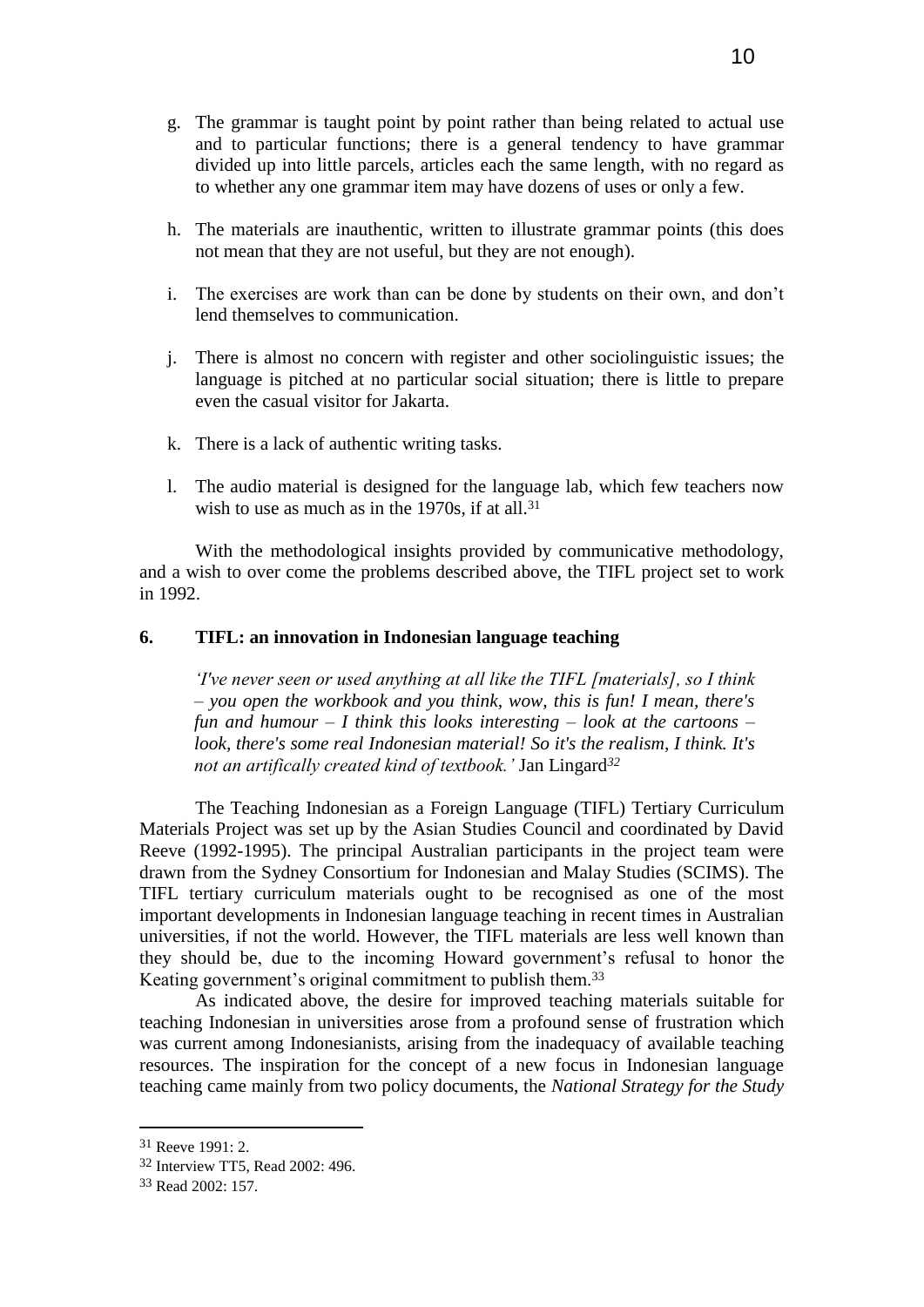*of Asia in Australia<sup>34</sup>* and *Asia in Australian Higher Education*. <sup>35</sup> This meant that the expected outcomes were somewhat different from past materials. The TIFL materials aimed to provide Indonesian language skills for Australian professionals who would visit Indonesia and work in Indonesia. Instead of being focused on Indonesia, in these materials the complex relationship between Australia and Indonesia provided much of the central focus. Whereas previously the aim had been preparation for research, these materials placed prime importance on communicative skills.

The TIFL materials comprise a huge and varied package of the most wideranging and comprehensive instructional materials that have ever been produced for tertiary Indonesian, surpassing the Cornell University materials.<sup>36</sup> They were also highly innovative materials for tertiary level, because they were designed for the communicative approach, now the basis of the contemporary paradigm of second and foreign language teaching, but in 1992 largely unknown in foreign language departments in Australian universities.

### **7. Theoretical underpinnings of the TIFL materials**

The basis of communicative competence theory is the understanding that there is a sociocultural dimension of language knowledge that relates to the communicative aspects of language (Hymes 1970), which means that as well as phonology, vocabulary and grammar, language learners need to acquire sociolinguistic competence – e.g., knowledge of appropriateness of language to sociocultural context, and of cohesion and coherence in discourse – to be able to use language to interact with other people.<sup>37</sup>

Based on this theory, a body of pedagogic procedures developed, particularly in TESOL, which has been in the vanguard of developments in language pedagogy. A focus on not just the forms of language but its functions is an outstanding characteristic of communicative language teaching in comparison with earlier language teaching. Because learners must devise strategies for relating function to form, they must be provided with ample opportunities to use the language themselves for communicative purposes.<sup>38</sup> Opportunities for verbal action are thus essential.

There are five main aspects of communicative pedagogy that differ from earlier methodological approaches.<sup>39</sup> The first is an emphasis on sociolinguistic appropriateness, the area formerly neglected in language pedagogy. The second aspect is message-focus, which means that pieces of language are treated as carriers of message rather than as exemplars of grammatical structure. On the level of receptive skills, message-focus is manifested in information transfer exercises, where students extract information from a passage (authentic resource materials created as a means of communicating content and not for some pedagogic purpose are preferred) and use it to perform a task, e.g., a reading task might be used to extract information that feeds into another task (success in the task being dependent on understanding the reading). This task-dependency provides immediate feedback to the learner. In productive practice, students are placed in positions where they will want to say something and are provided with the means to say it. Information or opinion gap activities are the

<sup>34</sup> Asian Studies Council 1988.

<sup>35</sup> Asian Studies Council 1989.

<sup>36</sup>Wolff et al. 1986.

<sup>37</sup> Canale and Swain 1980.

<sup>38</sup> Littlewood 1984.

<sup>39</sup> Johnson & Johnson 1998: 69-72.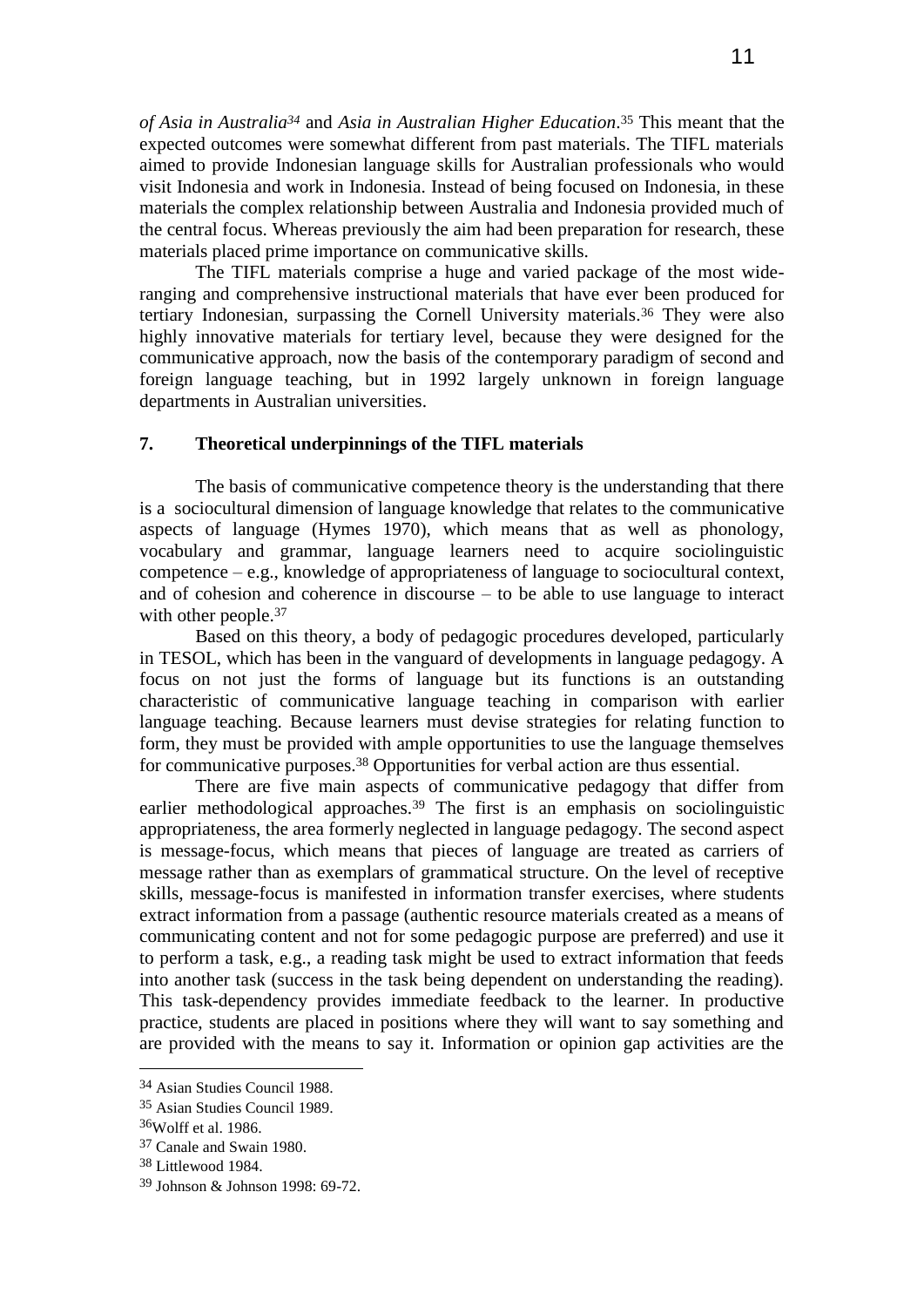pre-eminent or archetypal learning activity in communicative pedagogy, based on the rationale that where there is a genuine desire to find out something, then there exists a communicative situation, i.e., one that takes the learners' attention away from practising structures (form-focus) and puts it on getting the message across (messagefocus).

The third contribution of the communicative pedagogy is deliberate stimulation of psycho-linguistic processes. Meaningful tasks tap students' own situations, experiences, opinions, feelings and preferences. The tedium of older-style exercises is replaced by genuine information exchange. All the psycholinguistic processes used in communication begin with the user"s desire to convey or obtain a message, e.g., the negotiation of meaning that occurs in face-to-face interactions. Psycholinguistics provides the insight that listening is always done for a purpose and that listeners process selectively, not attending equally to every word of a message. Unlike traditional listening comprehension exercises in which the learner is made to focus on each word, information transfer exercises require the learner to attend only to those parts of the message relevant to a task.

Emphasis on risk-taking skills is the fourth contribution of communicative pedagogy mentioned by Johnson & Johnson 1998: 71. In the past, because of the emphasis on thoroughness and the desire to avoid errors, students were characteristically taught to read texts word by word. CLT recognises that this procedure not only fails to help, it positively hinders development of an important communicative skill – that of understanding a message in a linguistic context which is only partially understood. Learners who visit a country where the TL is spoken will need this skill.

Free practice techniques are the fifth contribution. In older approaches, the emphasis was on part practice, not discourse. There was virtually no free production stage or preparation for it. Communicative pedagogy recognises that spoken communication is a complex skill, requiring rapid formulation of utterances which are simultaneously 'right' on several levels, involving far more than the subskill of being grammatically correct. Holistic practice is thus important to allow practice of subskills in combination. The development of free practice techniques is a hallmark of communicative pedagogy and a major contribution to language teaching. These ideas underpinned the development of the TIFL materials.

### **8. Outstanding features of the TIFL materials**

Space permits only a brief description of the most outstanding features of the enormous body of teaching materials produced by the TIFL Project, which include 20 Introductory Themes and 14 Intermediate Themes – covering a two-year program, although the quantity of materials is far greater than could be used in a normal tertiary program.

### *(a) Group interview videos*

A set of 102 group interview video recordings (*Video Wawancara* 1-2) is one of the original features of the TIFL materials which are still in great demand. They were innovative in that a single native speaker interviewer interviews a group of six people. The group includes speakers from a variety of ethnic groups and regional backgrounds, including two Australian learners. Therefore they have a variety of accents and their speech shows some regional variation. The interviewees all have distinct personalities, which adds interest. The same questions are posed to each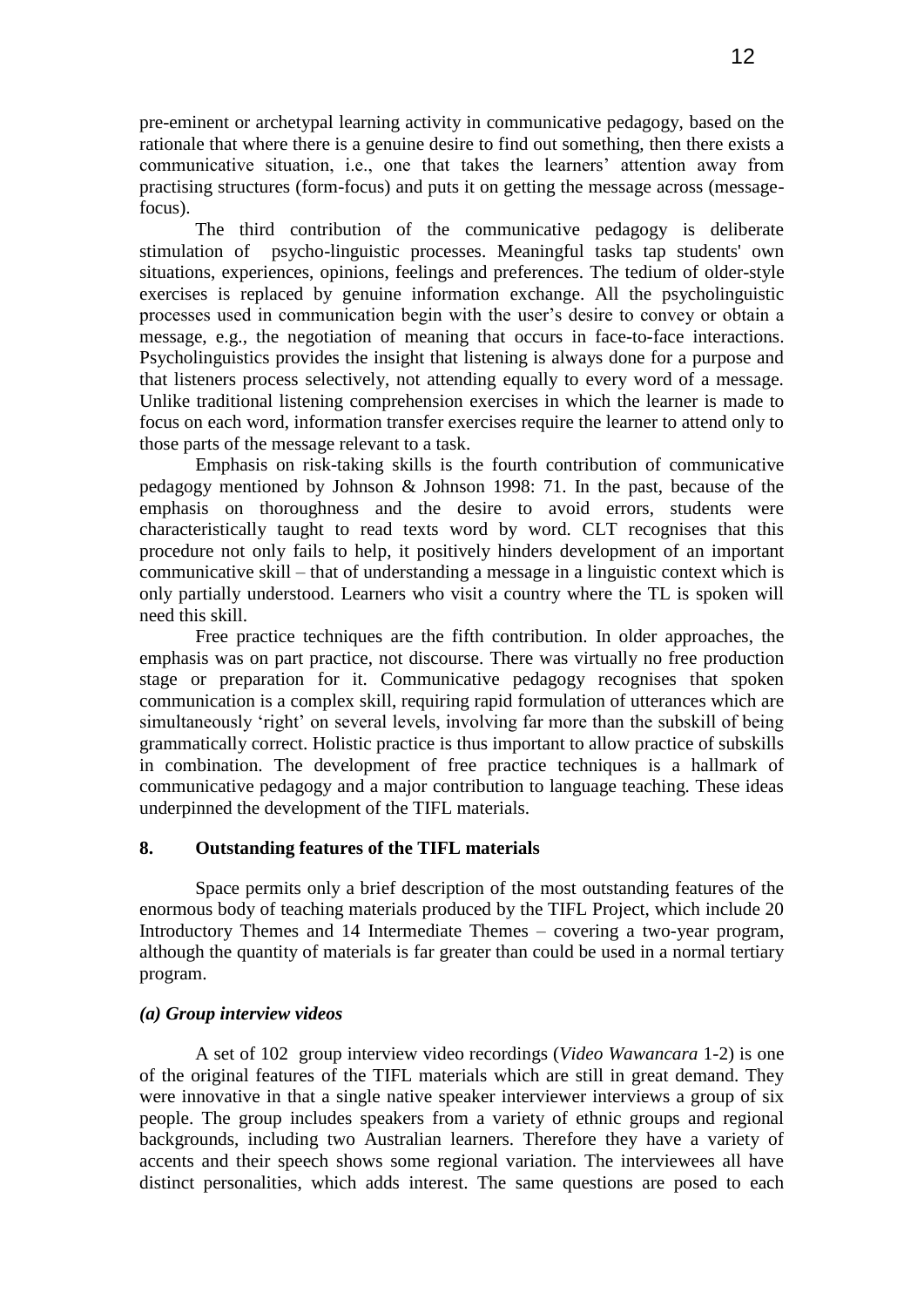interviewee, with slightly different phrasing. Each member of the group replies briefly to the question put to him or her. Although their answers are different, they are structurally fairly similar to each other. Thus useful redundancy is provided to aid learning without the tedium of repetition, and students gain an appreciation of different ways of saying things. Errors made by the two learners in the group can also be observed – an original aspect. By the time they get to the sixth interviewee, students fully comprehend what"s being talked about, and if a list of new vocabulary is provided and the interviews are replayed, the students can follow it all entirely. The interviews start with survival topics – e.g., food, a place to live – and go on to the level of abstractions such as ambitions and opinions. They do not contain fast speech or difficult language, especially at the beginning of the series, but they were not scripted, so they are spoken in natural conversational language which occasionally includes some colloquialisms. They are close to being authentic natural interactions, but far more accessible. They are a fresh and extremely useful learning resource.

### *(b) Scripted dialogues*

 $\overline{a}$ 

The scripted dialogues are the second main listening resource in the TIFL materials, consisting of 99 audio recordings of dialogues, created by a team of writers and spoken by native speakers. Their purpose is not only to provide listening practice, but to be the main vehicle for modelling and teaching communicative functions and sociocultural and discourse aspects of spoken Indonesian. As mentioned above, learners must also develop strategies for relating these forms or structures to their communicative functions in real situations and real time. These scripted dialogues are the first systematic attempt in Australian materials designed for teaching Indonesian to adults to help learners do this – thus another highly innovative feature of the TIFL materials. The result is dialogues that are rich in sociocultural elements, and also lively, vivid and much more confronting than anything previously produced. The procedure for using them is by eliciting meaning, chanting to practise prosodic features, and finally by role-playing, which the students prepare after listening to the dialogues and discussing communicative functions, grammar and sociolinguistic aspects in class.

Although not authentic in the sense of being genuine or spontaneous, the scripted dialogues are strongly *realistic* examples of discourse, exhibiting a considerable range of discourse and sociocultural elements (including moral attitudes, prejudices, superstitions, humour), unlike earlier materials. Although generally brief, they are rich in nuances and cultural overtones, with a vein of humorous observation of human nature, e.g., they contain many examples of playful use of words. Learners always want to be able to express themselves humorously in the target language, but being humorous across cultural boundaries is notoriously difficult – yet highly valuable to be able to do appropriately. The dialogues even teach socioculturally appropriate oral registers by introducing the informal register in proper context and showing how to express politeness in a formal situation. Australians are not just cast in the role of visitors, as in previous materials; they appear in varied roles. For all these reasons the scripted dialogues are excellent teaching resources, and they are the materials most highly valued by students.<sup>40</sup>

<sup>40</sup> Interviews were conducted with 35 students who had studied using the TIFL materials, in three universities where they formed the basis of the Indonesian curriculum (Read 2002: Section 7.3).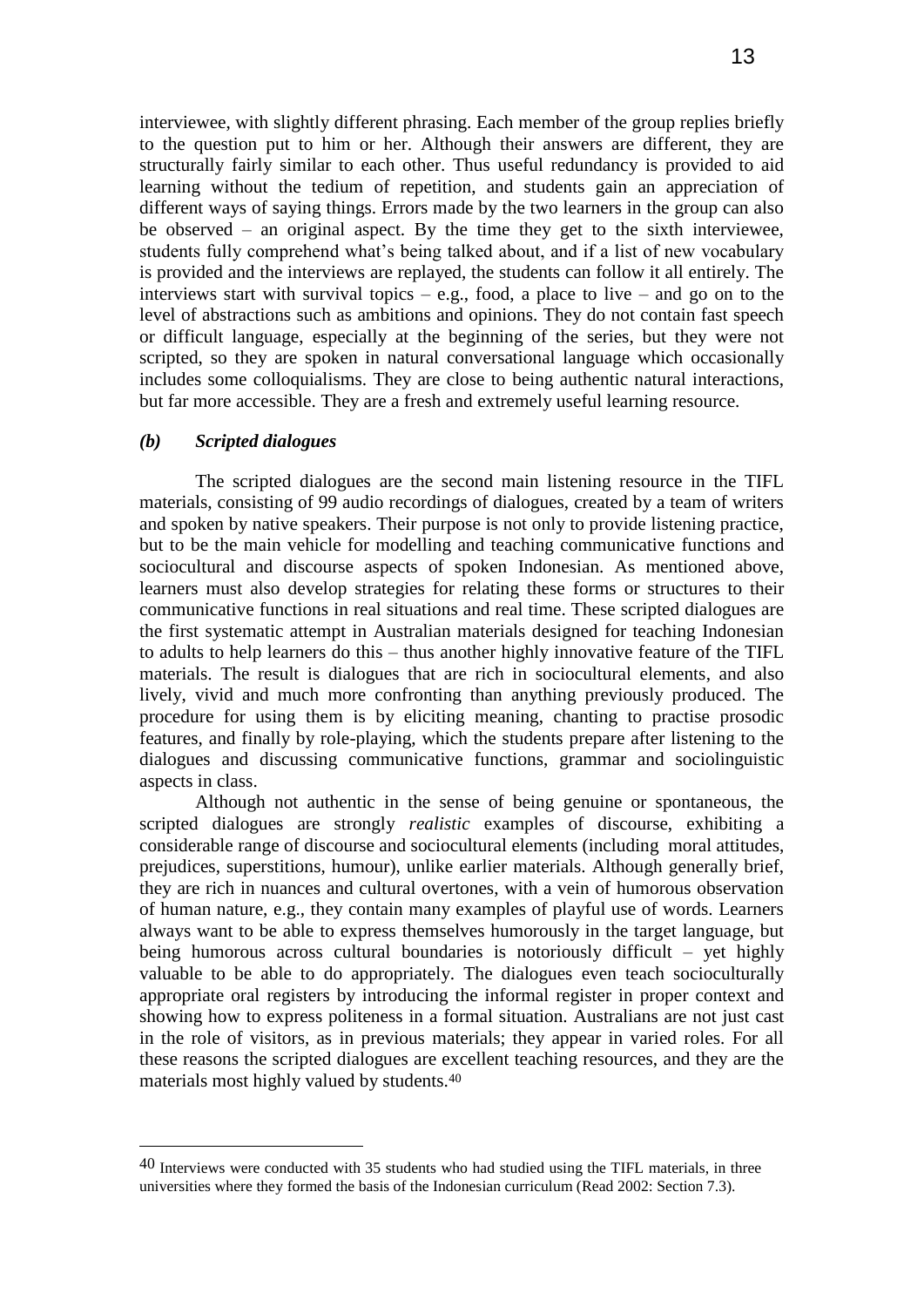### *(c ) Vocabulary development*

Unfortunately space does not permit going into detail about this aspect of the TIFL materials, but the TIFL materials are remarkable for a strong emphasis on vocabulary teaching and learning, an area that was generally neglected in language pedagogy throughout the audio-lingual and for much of the communicative periods. In this the TIFL materials were ahead of their time. Reeve instigated a number of innovative teaching practices, such as students themselves selecting 20 words for the class to learn each week and drilling each other at the start of each lesson; brainstorming and semantic mapping; and communicative crosswords (excellent for practising paraphrasing, an invaluable strategy for learners to acquire which is seldom specifically taught).<sup>41</sup> Creative variations on a number of older techniques, such as explicit vocabulary teaching, learning to use proverbs in sentences, and dictionary exercises, were also used.

### *(d) Communicative activities*

One of the most novel aspects of the TIFL materials is the number of communicative activities they offer, a total of 434. TABLE 1 (below) reveals that the TIFL materials contain a great many communicative activities, progressing from more controlled to less controlled forms, providing holistic language practice at sequential levels of complexity. For example, contextualised drills, the simplest and most highly controlled type of communicative activity, occur only at Introductory level. The second least complex activity is the survey, of which there are 36 at Introductory level and only 8 at Intermediate level. There are 25 pair-work conversations at Introductory level and 43 at Intermediate, which range from very simple exchanges and negotiations to quite sophisticated and demanding discussions. Interestingly, however, there are almost as many role-plays at Introductory as at Intermediate level (89 and 113 respectively), reflecting the range of role-play scenarios, which vary from simple to sophisticated. Communicative crosswords, which require relatively sophisticated language because they utilise descriptive language and require the skill of paraphrasing, only occur at Intermediate level (with the exception of one communicative crossword specifically designed for learning names, in Introductory Theme 1).

The creation process involved groups of people brainstorming ideas together. They were circulated for comments and trialled in universities, and any consistently disliked by students or lecturers were discarded. Thus these activities can be relied on as ones students enjoy and that "work" from an organisational point of view. They are well thought out and well designed, providing a rich, wide range of message-focused and holistic speaking practice activities.

### *(e) Sociocultural understandings*

Sociocultural aspects of the language are very important in teaching Indonesian to Australians, because of the considerable cultural gap between the two societies, and the TIFL materials were ahead of their time in offereing IcLL. Sociolinguistic discussions in English of material presented in the 'Cultural Notes' are the main way in which this is done in the TIFL materials, although there are numerous others. The Cultural Notes are a book of excerpts from various writers, in English,

<sup>41</sup> *Ibid.*: Section 6.4.3.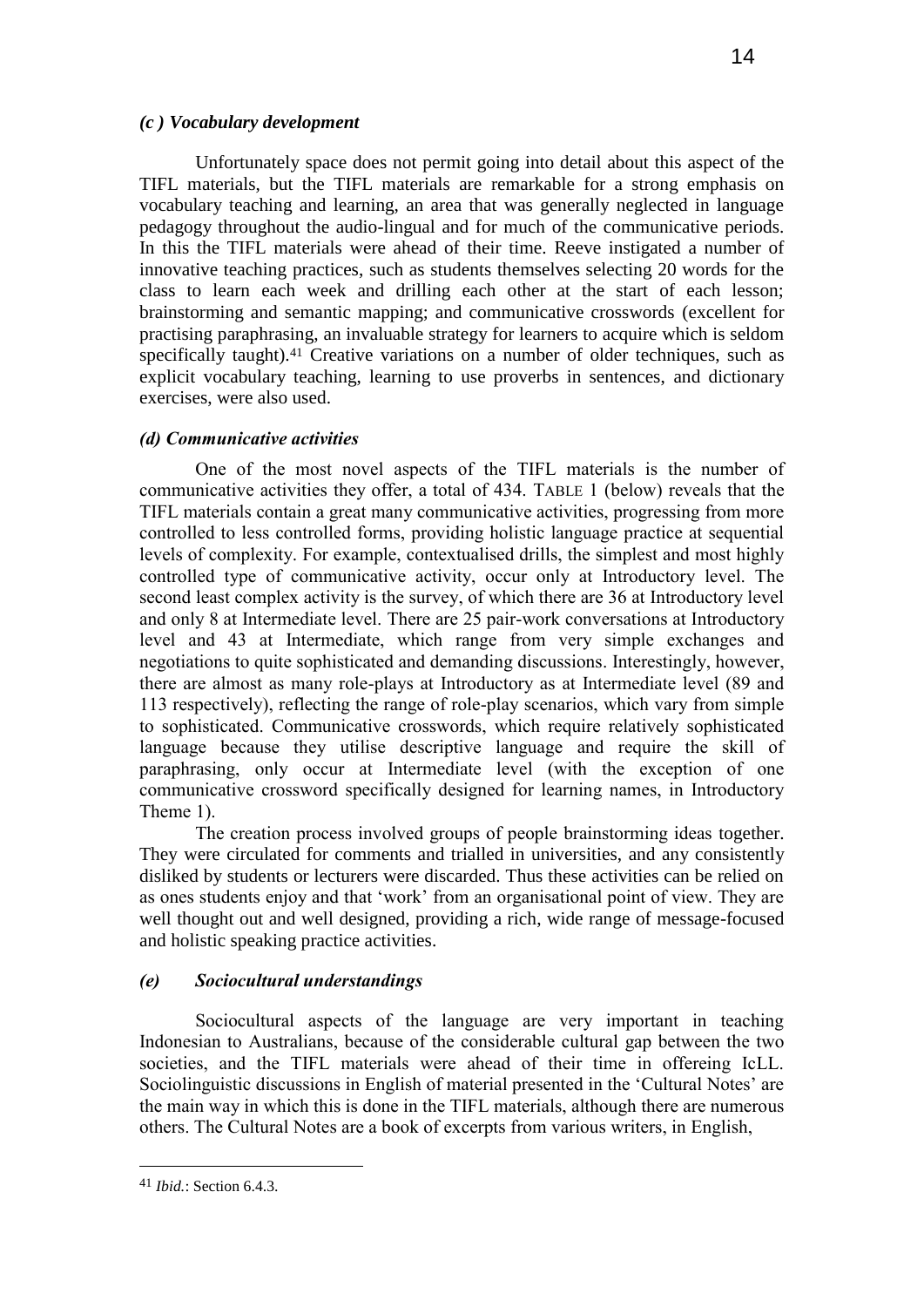#### TABLE 1

#### NUMBER OF COMMUNICATIVE ACTIVITIES IN THE TIFL MATERIALS, BY TYPE

| <b>Activity type</b>                  | Introductory   | Intermediate | <b>Total</b>   |
|---------------------------------------|----------------|--------------|----------------|
| Barrier game                          |                | 3            | 3              |
| Brainstorm a topic                    | $\overline{2}$ |              | $\overline{2}$ |
| Communicative crossword               | 1              | 15           | 16             |
| Communicative task                    | 4              |              | 4              |
| Contextualised drill                  | 18             |              | 18             |
| Exchange written messages             |                | 1            | 1              |
| 'Find my friend'                      | 1              |              | 1              |
| Group/pair/group information exchange | 1              |              | 1              |
| Group-work                            | 2              | 22           | 24             |
| Guessing game                         |                | 3            | 3              |
| Interactive lecture                   | 1              | 1            | 2              |
| Interview                             | 4              | 10           | 14             |
| Jigsaw                                | 2              | 4            | 6              |
| Pair-work                             | 25             | 43           | 68             |
| Physical response                     | 5              |              | 5              |
| Quiz                                  | 2              |              | 2              |
| Ranking                               | $\overline{2}$ | 4            | 6              |
| Record an answering machine messsage  | $\overline{2}$ | 1            | 3              |
| Role-play                             | 89             | 113          | 202            |
| Rumour game                           |                | 1            | 1              |
| Simulation                            |                | 1            | 1              |
| Story-telling game                    |                | 1            | 1              |
| Survey                                | 36             | 8            | 44             |
| Take notes (message-focus)            | 1              |              | 1              |
| Team competition                      |                | 1            | 1              |
| Whole-class discussion                |                | 4            | 4              |
| Total                                 | 198            | 236          | 434            |

about Indonesian customs, differences between Indonesian and Australian culture and cross-cultural awareness. Topics covered in the materials range very widely, including sociolinguistics, etiquette, geography, history, politics, traditional customs and religions, and include far more sociocultural and sociolinguistic content than could otherwise be included in the first year of a language program, at a more complex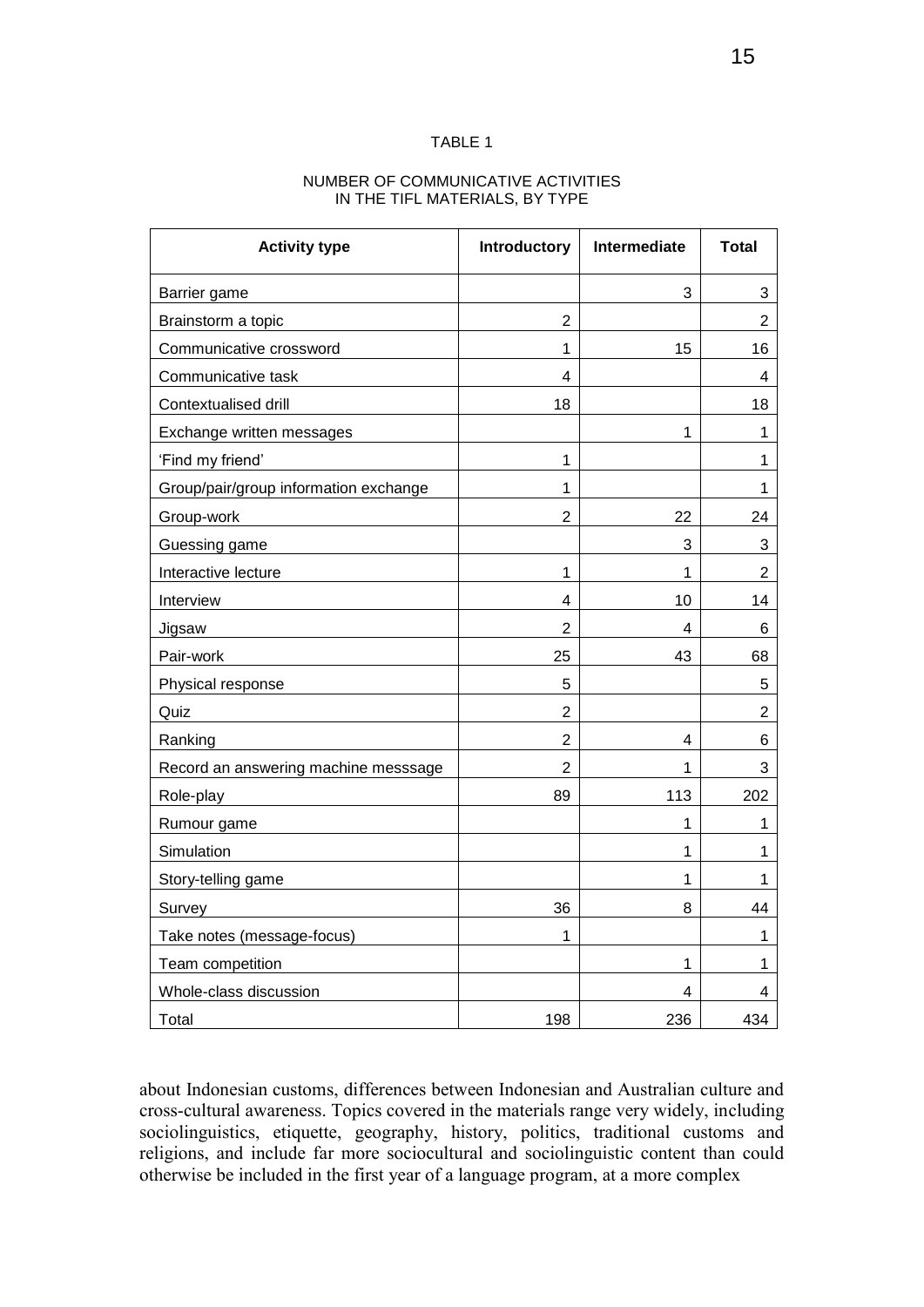cognitive level than if it were in the target language. Table 2 presents an analysis of the topics covered in one theme, demonstrating the quantity and variety of material contained.

In the theory and practice of teaching culture in language programs, the three dominant paradigms in the past have been to present 'culture as high culture' (e.g., literature); 'culture as area studies' (i.e., knowledge about the history, geography and institutions of the TL country); and 'culture as practice' (i.e., describing cultures in

## TABLE 2

## TOPICS COVERED IN THEME 13 ( CONTACTS AND APPOINTMENTS)

| <b>Topics</b> |                                                                     |  |  |
|---------------|---------------------------------------------------------------------|--|--|
| 1.            | Key value of friendliness                                           |  |  |
| 2.            | Smiling                                                             |  |  |
| 3.            | Eye contact                                                         |  |  |
| 4.            | Chatting (importance, compulsory topics, topics to avoid)           |  |  |
| 5.            | Harmony of feelings (e.g., maintenance of face, avoidance of        |  |  |
|               | negative behaviour, acceptable ways to be negative)                 |  |  |
| 6.            | Social sanctions for breaking culture rules                         |  |  |
| 7.            | Emotional control (importance of mastery of emotions)               |  |  |
| 8.            | Casual meetings - how people behave                                 |  |  |
| 9.            | Hospitality                                                         |  |  |
|               | 10. Meals and social visits                                         |  |  |
|               | 11. Farewells                                                       |  |  |
|               | 12. Forms of address (e.g., use of kinship terminology)             |  |  |
|               | 13. Honorific prefixes                                              |  |  |
|               | 14. Characteristics of informal register (e.g., morphology, word    |  |  |
|               | order, pronunciation changes, lexis)                                |  |  |
|               | 15. Extremely polite formal behaviour (e.g., proper form for proper |  |  |
|               | rank, indirectness, dissemination, avoidance of acts suggesting     |  |  |
|               | lack of self-control)                                               |  |  |
|               | 16. Custom of asking for forgiveness for errors one might make      |  |  |
|               | 17. Use of go-betweens                                              |  |  |
|               | 18. Importance of not being judgmental                              |  |  |
|               | 19. Conducting polite conversation                                  |  |  |
|               | 20. Treatment of foreigners                                         |  |  |

 $\overline{\phantom{a}}$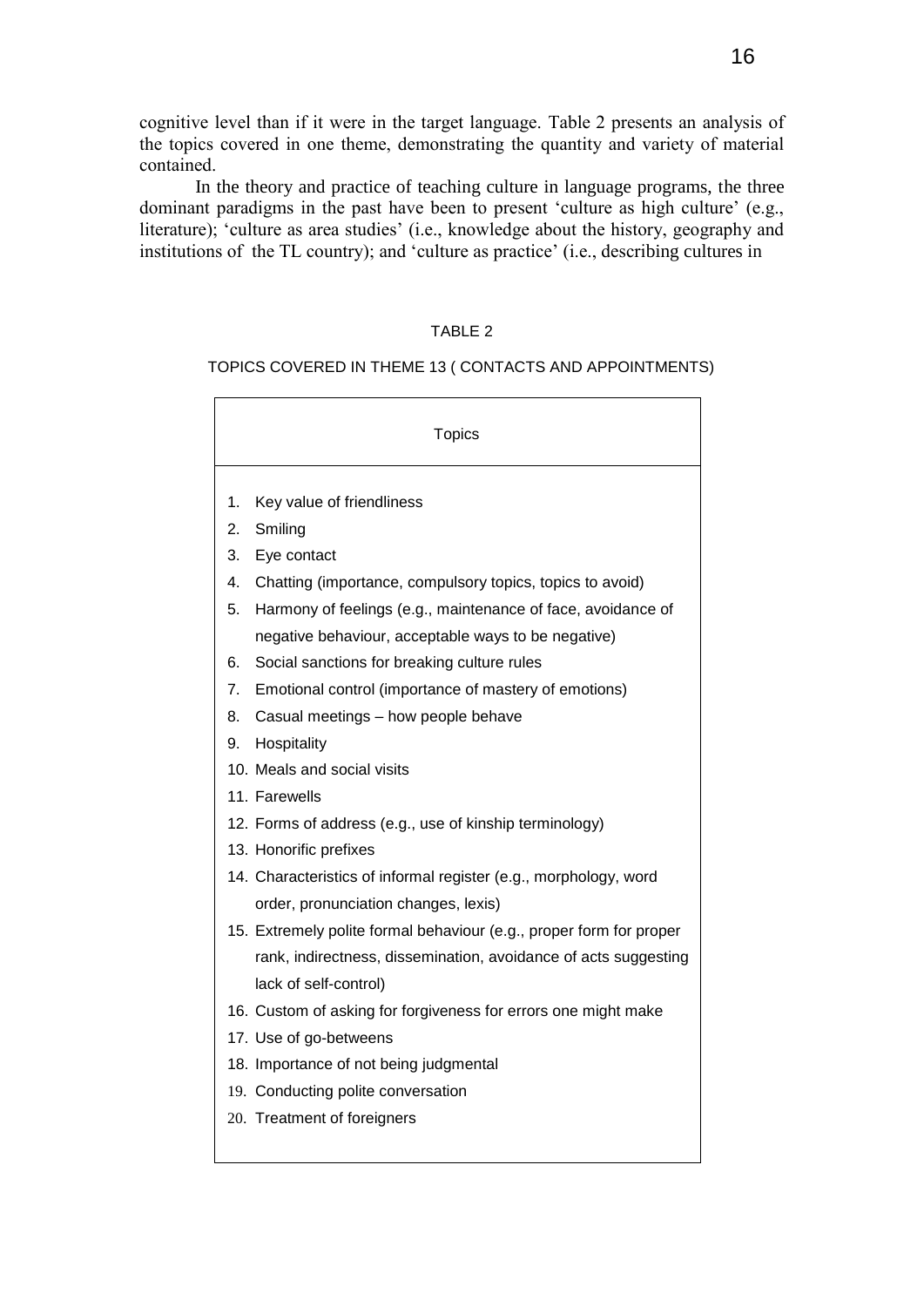terms of the values and practices that typify them).<sup>42</sup> As well as these three paradigms, there is the new approach called Intercultural Language Teaching (IcLT).<sup>43</sup> The aim of IcLT is to develop a realisation of linguistic and cultural relativity. It implies an acknowledgment and understanding of the links between language and culture as well as an understanding of how communication works across cultures. The integration of culture and language constitutes new teaching content which language teachers need to introduce into their teaching practice. The three essential elements of IcLT are overt teaching of *linguaculture* – by which is meant (a) the links between language and culture; (b) teaching of the target language/culture in counterdistinction to the learners" L1; and (c) development of intercultural competence, i.e., the ability to recognise where and when culture is manifest in cross-cultural encounters, and also the ability to manage an intercultural space where all parties to the encounter are comfortable participants.

#### TABLE 3

#### PARADIGMS OF CULTURE IN LANGUAGE TEACHING AS DISPLAYED IN THE CULTURAL NOTES

| Location     | <b>Culture</b><br>as<br>area<br>studies | <b>Culture</b><br>as<br>practice | <b>IcLT</b> |
|--------------|-----------------------------------------|----------------------------------|-------------|
| Introduction |                                         | X                                | X           |
| Theme 1      |                                         | X                                | X           |
| Theme 2      |                                         | X                                | X           |
| Theme 3      |                                         | X                                | X           |
| Theme 4      |                                         | X                                | X           |
| Theme 5      | X                                       | X                                | X           |
| Theme 6      |                                         | X                                | X           |
| Theme 7      | X                                       |                                  |             |
| Theme 8      | X                                       | X                                | X           |
| Theme 9      | X                                       |                                  |             |
| Theme 10     |                                         | X                                | X           |
| Theme 11     | X                                       | X                                | X           |
| Theme 12     |                                         | X                                | X           |
| Theme 13     |                                         | X                                | X           |
| Theme 14     | X                                       | X                                |             |
| Theme 15     | X                                       | X                                |             |
| Theme 16     | X                                       | X                                | X           |
| Theme 17     | X                                       | X                                | X           |
| Theme 18     | X                                       | X                                | X           |
| Theme 19     | X                                       | X                                |             |
| Theme 20     | X                                       | X                                |             |

<sup>42</sup> Liddicoat and Crozet 2000: 8-9.

<sup>43</sup> Liddicoat and Crozet 2000: 1-18; Lo Bianco et al. 1999.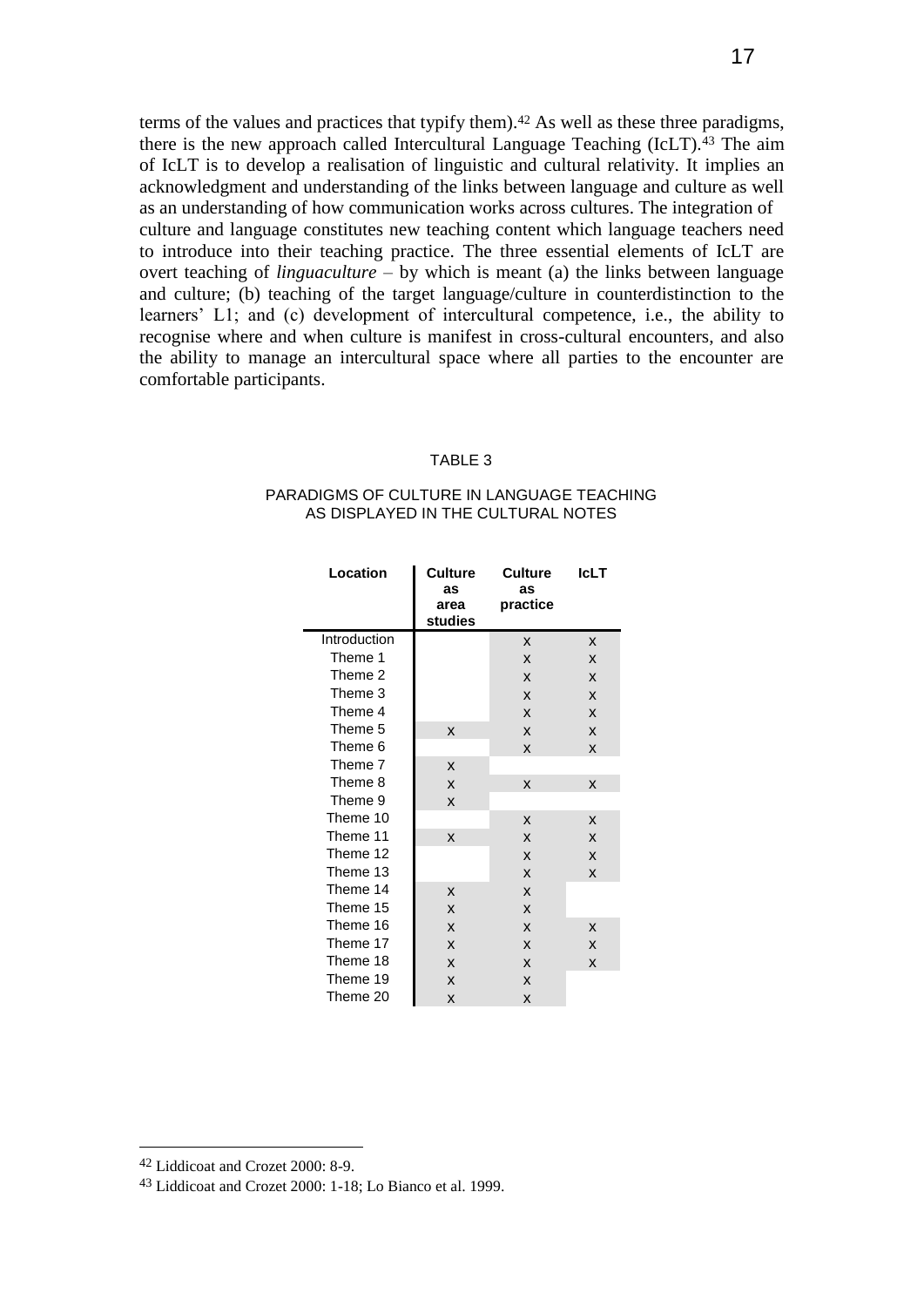The Cultural Notes present cultural knowledge from the viewpoint of three of the four older paradigms. The oldest one, "culture as high culture", does not appear. However, 'culture as area studies' does appear in several sections, and 'culture as practice" appears in nearly every theme of the Cultural Notes. IcLT can be identified in 15 of the 20 Introductory themes. The emerging paradigm of IcLT, which is based on an expanded understanding of the nature of cross-cultural encounters and a deeper understanding of the links between language and culture, is clearly a more expanded and developed approach to teaching cultures in teaching language than the two earlier paradigms that are evident in the TIFL materials. However, this does not mean that earlier approaches no longer have value or cannot contribute to a program of teaching culture in teaching language. For example, the area studies approach, evidenced by the provision of information about the geography, history and institutions of Indonesia, obviously provides essential, though not sufficient, content knowledge related to Indonesian culture. Table 3 (above) displays an analysis of the Cultural Notes in terms of how often and where they embody three of these four approaches to culture in language teaching. In this the TIFL materials were well ahead of contemporary practice at the time they were created. Students spoke highly of the Cultural Notes and several who went to Indonesia took them along to refer to as a guide on their travels.<sup>44</sup>

### *(f) Grammar materials*

Reeve felt that the need to explain grammar and usage meant that there was too much English in most Indonesian course-books. Yet the explanations were useful, and students liked to have something to refer to. His innovative solution was to combine the grammar and usage explanations into a separate reference grammar<sup>45</sup> and he arranged for Dr James Sneddon to be included in the project team as the senior linguist. The TIFL Project 'Grammar Notes' were the result. As well as the TIFL Grammar Notes, Sneddon later wrote the *Indonesian Reference Grammar<sup>46</sup>* with a grant from DEET through the TIFL project. It was published simultaneously in the US, UK and Australia. This book builds on the work Sneddon had done for the TIFL materials, but is more a more advanced and detailed treatment. It constitutes the most complete description of Indonesian grammar targeted at learners that is available in English, and it contains clear explications of many points that learners need to know. Furthermore, unlike nearly everything that was previously available in English, it is descriptive rather than prescriptive, which represents an enormous advance on previous grammar materials for Indonesian.

The purpose of the Grammar Notes is to explain linguistic items drawn from the teaching material in language that is accessible to students. They contain no exercises for practice. They are meant to be read at home and then discussed in class, with supporting exercises if needed. However, they can be regarded as a pedagogic grammar, rather than purely a reference grammar, because they are intended for the use of learners, and contain information that is designed to explain to Englishspeaking learners the appropriate way to use Indonesian. For example, the following section is quite clearly directed to inform learners about the illocutionary effects of different ways of expressing that one has lost one's watch:

<sup>44</sup> Read 2002: Section 7.3.

<sup>45</sup> Reeve 1991: 5.

<sup>46</sup> Sneddon 1996.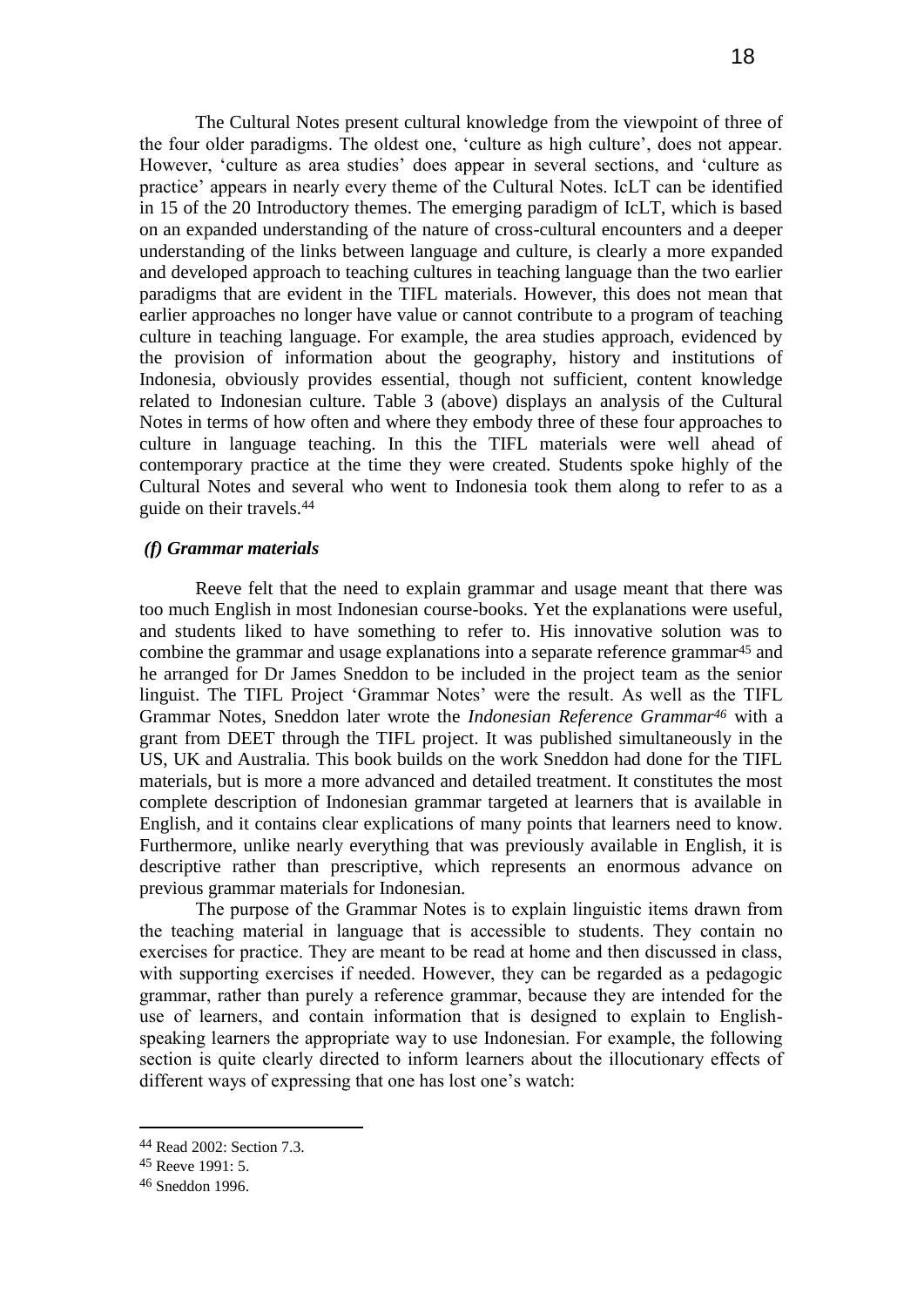#### 9.1 ADVERSATIVE VERBS WITH AFFIX *KE-…AN*

These verbs indicate that the person involved is unpleasantly or negatively affected by the action. The sentence Jam saya hilang **'My watch is lost'** makes a neutral statement about what has happened, with no emphasis on its adverse effect on me. However the sentence Saya kehilangan jam emphasises the fact of my misfortune. The usual translation is **'I've lost my watch'** though a more literal translation would be **'I've been subjected to the loss of a watch'**. 47

In general, the descriptions of Indonesian grammar in the Grammar Notes are designed for practical effect: they aim to help learners develop grammatical competence as a component of communicative competence. They are not included for the purpose of linguistic analysis. In other words, the approach to grammar in the TIFL material is that grammar will be acquired naturally and inductively for the most part, with more detailed treatment for the items or entities that learners find difficult to master. The learners" attention is directed to grammar via the Grammar Notes, but grammatical items are actively taught only as needed to develop communicative competence, not for their own sake. The view was taken that grammar exercises were already plentifully available in older materials if they were needed.

Grammatical competence means knowledge of the language code, including lexical items, rules of morphology and syntax, sentence-grammar semantics and phonology. Early models of communicative competence included grammatical competence.<sup>48</sup> However, Krashen"s ideas subsequently contributed to a perception that formal instruction in grammar is often inefficient and of limited value to SL success. His Input Hypothesis<sup>49</sup> amounts to a claim that if L2 learners are exposed to 'comprehensible input' and are provided with opportunities to focus on meaning and messages rather than grammatical forms and accuracy, they will be able to acquire morphology and syntax as they comprehend meaning, in much the same way as L1 learners. In other words, L2 acquisition can occur naturally; and if it does, the learner develops an implicit feeling for what is correct.

However, the concept of grammatical consciousness-raising put forward in Rutherford and Sharwood Smith 1988 rests on two characteristics of adult language learning which have been identified by a number of researchers:<sup>50</sup> (1) that the provision of comprehensible input alone is not sufficient to ensure L2 grammatical accuracy; and (2) that at appropriate times some form of grammatical consciousnessraising is effective in improving such accuracy. The associated pedagogical grammar hypothesis assumes that hypothesis testing on the part of learners is an integral part of their achievement of grammatical competence, and claims that instructional strategies that draw the attention of the learner to structures will tend to result in faster language learning.

Corder 1988: 129-133 suggests that learning grammar is fundamentally an inductive process, but one which can be controlled and facilitated by descriptions and explanations given at the appropriate moment and formulated in a way which is appropriate to the maturity, knowledge and sophistication of the learner. In other words, the teacher"s job is to provide the learners with the right data at the right time and teach them how to learn; that is, help them develop appropriate learning strategies and means of testing their hypotheses. The old controversy about whether to provide

<sup>47</sup> TIFL Intermediate Grammar Notes, p. 35.

<sup>48</sup> E.g., Canale and Swain 1980.

<sup>49</sup> Krashen 1985: 2-3.

<sup>50</sup> E.g., Bley-Vroman 1988, Corder 1988.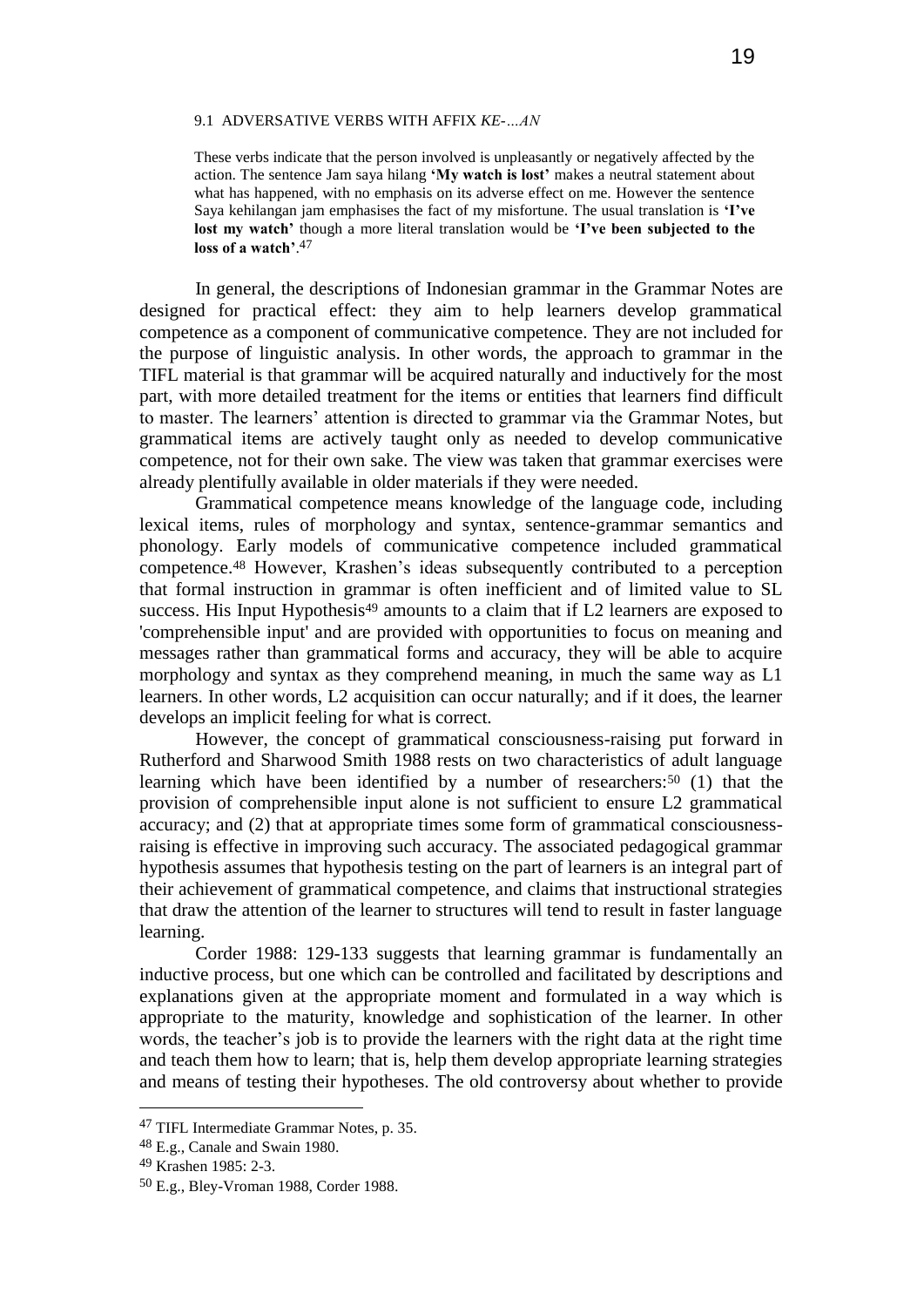the rule first and then the examples or vice versa is, he suggests, merely a matter of tactics, to which no categorical answer can be given. Giving a rule or description first means directing the learners" attention to the problem, or establishing a readiness for the task; giving the examples or data first means encouraging the learners to develop their own mental set of strategies for dealing with the task. This implies that they must be given the opportunity to make decisions or choices and, consequently, run the risk of making errors.

The Grammar Notes in the TIFL materials function as a grammatical consciousness-raising stimulus. The process described above is very much what can occur in an instructional program based on the TIFL materials: a mixture of (a) exposure to rules and descriptions via the Grammar Notes; (b) inductive learning based on the listening and reading exercises; and (c) focused practice if and when problems become evident. Most of the students who were interviewed spoke highly of the approach to grammar in the TIFL materials and regarded the Grammar Notes as a valuable reference.<sup>51</sup>

So far, this article has described the shortcomings of early teaching materials for Indonesian and some of the innovative advances provided by the TIFL project. There were other aspects of the TIFL materials which were less successful. Some of them had great potential but were largely ignored because of flaws, or not taken up because of lack of understanding or misconceptions about how to use them.<sup>52</sup> On the other hand, the TIFL materials were the first materials in Indonesian to teach reading for gist. Many of the impressive total of 269 reading texts<sup>53</sup> (nearly all authentic) may now be out of date and no longer in use; but the principle of reading for gist has been taken up enthusiastically, and is now widely used, to the point where reading intensively has now become a rarity. Should intensive reading retain a place in the curriculum? There are many unanswered questions about the best pedagogy that need consideration.

### **9. New influences on language teaching**

Other ideas, drawn largely from the theory and pedagogy of education, have begun to influence SL pedagogy since the TIFL materials were conceived, e.g., scaffolding, task-based language teaching and project-based learning. What is common to all these is a paradigm shift from the traditional underpinning of education where learning was upheld as a result of and response to the transmission of authoritarian and coded knowledge. They legitimise learners" experiences by allowing space for learners to participate in the process of knowledge construction. The parallel with the well-known concept of interlanguage<sup>54</sup> to describe the learner's version of the target language is obvious. The teacher"s role is not diminished, but these ways of teaching necessitate teachers using their knowledge and resources to co-produce possible and effective learning projects for and with learners. Learners set their own objectives and time-frame as well as plan their own study goals. They are supported to develop confidence in their ability to direct their own learning, by becoming aware of their own learning preferences. A range of learning experiences are sequenced and students develop reflective thinking upon the experiences along the provided range.

<sup>51</sup> Read 2002: Section 7.3.

<sup>52</sup> Interviews were conducted with 16 lecturers in Indonesian language who had taught with the TIFL materials, from eight universities in four states/territories (*Ibid*: Section 7.2).

<sup>53</sup> *Ibid*: 441 (Table 12).

<sup>54</sup> Selinker 1972; Richards 1974: 31-54.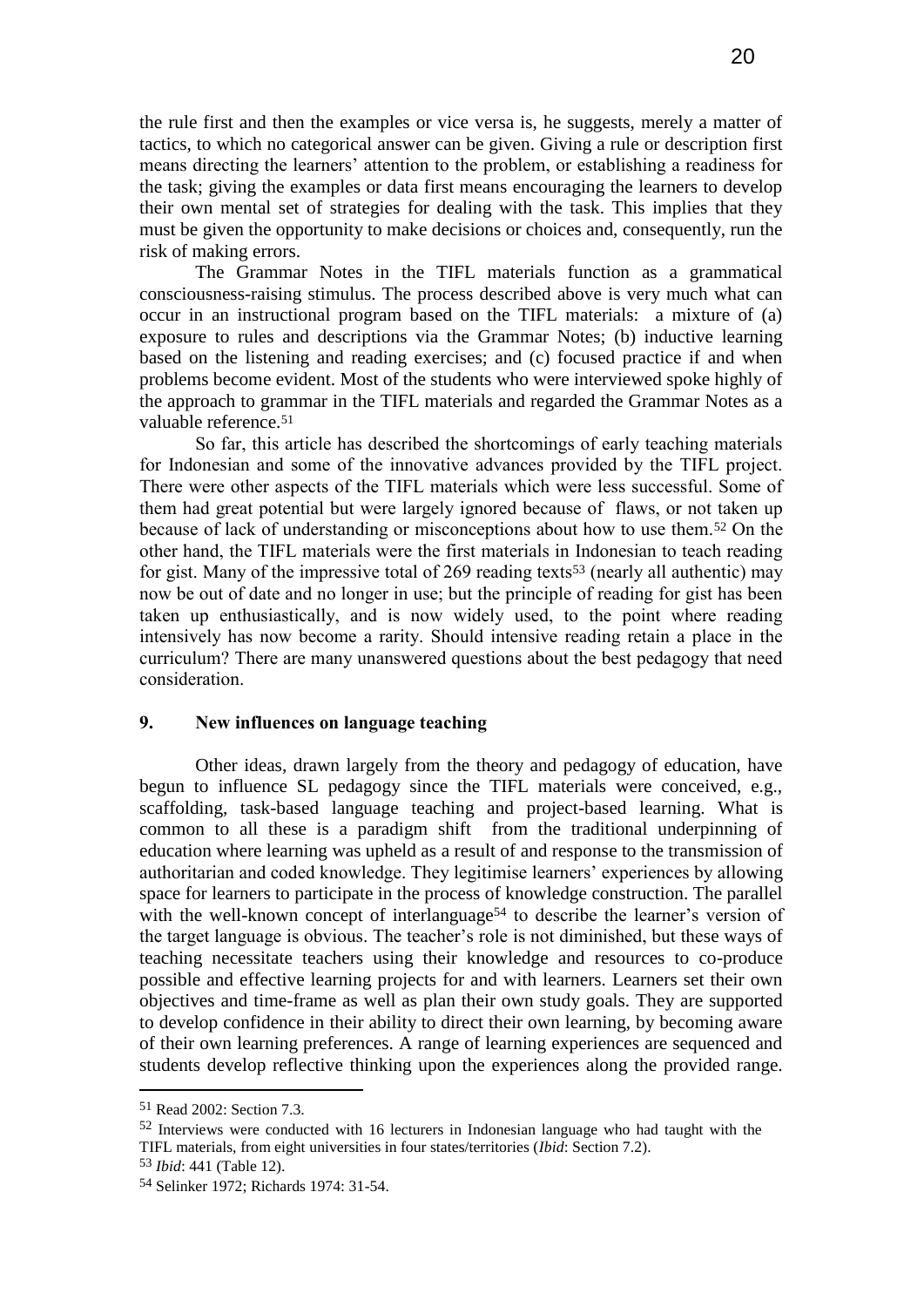Classroom activities include many types of exercises and tasks such as role-plays, simulations, project-based learning, cooperative learning, participatory activities, constructive learning, problem-solving activities, as well as group and pair work, assignments, projects, presentations, discussions, and sharing with the whole class. The curriculum can be a collaborative effort between teachers and learners, since learners are closely involved in the decision-making process regarding the content of the curriculum and how it is taught. The activities and tasks can be linked to different perspectives on language teaching and learning and may fit more than one student learning style.

### **(a)** *Scaffolding*

Scaffolding (e.g., Hammond 2001) is based on the ideas of Vygotsky,<sup>55</sup> who developed the idea of the zone of proximal development, the cognitive process in which the 'spontaneous' concepts developed by the child or learner can meet the "scientific" concepts of the teacher or adult in a cooperative dialogue. Wood et al. 1976 introduced the term "scaffolding" as a metaphor to capture the nature of support and guidance. The key feature is that teachers, through their sequencing of teaching activities and the quality of their support and guidance, are able to challenge and extend what students are able to do. By participating in such activities students are pushed beyond their current abilities and levels of understanding, and it is then that learning occurs and students are able to internalise new understandings. The ideal learning context is a combination of high challenge and high support, such as can occur in conversational dialogues between the teacher and a class in the target language, e.g., discussing a text, extending a discussion beyond the text to the real world in various ways, discussing aspects of language used in the text, such as alternative ways of saying things, alternative sentence structures, and so forth. Students find such dialogues intensely stimulating and enjoyable, and they are a powerful teaching and learning activity too seldom used in language classrooms. The development of materials designed to be used in such activities, with accompanying notes for teachers on the technique, would be a valuable addition to the pedagogy of Indonesian.

### **(b)** *Task-based language teaching and project-based learning*

Within the communicative language teaching framework, task-based learning and project-based learning approaches integrate language and content learning objectives because use of language and explicit attention to language-related features (e.g., forms, vocabulary, skills) are needed at various points in the exploration of themes. Their point of departure lies in the task-chaining or continuity, in which a collection of instructionally sequenced and integrated tasks all contribute opportunities for learning and practising language.

The task-based language approach<sup>56</sup> has become a central concept in TESOL in the Asia-Pacific region (as usual, ideas come into foreign language teaching from the powerhouse of TESOL, due to the growth in global English). In Nunan"s definition, "A pedagogical task is a piece of classroom work that involves learners in comprehending, manipulating, producing or interacting in the target language while their attention is focused on mobilizing their grammatical knowledge in order to

<sup>55</sup>Vygotsky 1973.

<sup>56</sup> E.g., Ellis 2003; Nunan 2004.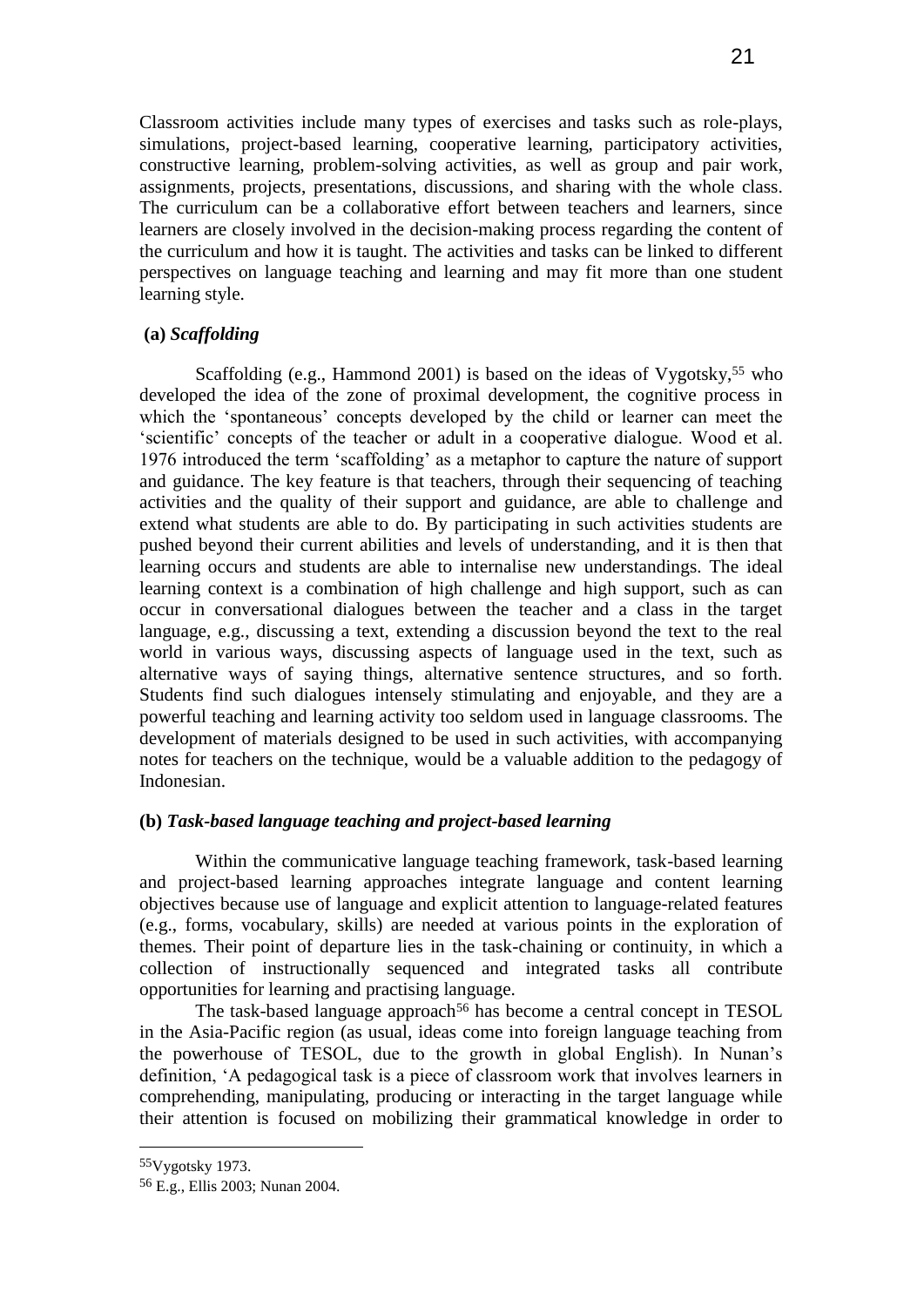express meaning, and in which the intention is to convey meaning rather than to manipulate form. The task should also have a sense of completeness, being able to stand alone as a communicative act in its own right with a beginning, a middle and an end."<sup>57</sup> What is special about the approach is the way tasks are selected and sequenced to develop higher levels of communicative proficiency. Demands placed on students increase from one phase to the next and skills acquired or practised in one phase are extended in succeeding steps. An important conceptual basis is experiential learning. This takes the learner"s immediate personal experience as the point of departure for the learning experience. The active involvement of the learner is therefore central to the task. It is "learning by doing", in contrast to the traditional "transmission" approach to education in which the learner acquires knowledge passively from the teacher.<sup>58</sup>

Project-based learning (PBL) is a more elaborate and generally more fully learner-centred type of task-based learning. The earlier tasks involving controlled use of language act as a model providing students with language content to draw on when they come to produce their own language at the later stage. Bridging or motivating activities serve as less controlled activities training part-skill communication that will then be combined into total skills of communicative activities in free-use language activities, namely full-scale projects. Activities include planning; gathering information through reading, listening, interviewing, and observing; groups discussion of information; problem solving (e.g., task allocation); oral and written reporting; and display. Tasks are goal-oriented because all tasks have a specific objective that must be achieved in a given time. Students will encounter holistic chunks of language that will often be beyond their current capacity. Keeping the goals in mind, students concentrate on understanding and conveying meanings so as to complete the goals successfully. Actual samples of student language, or aspects of their interactions with peers during task completion, are analysed and recorded for assessing learning progress. Its prominent characteristics (e.g., processing and making sense of knowledge, use of language as communication, learning a language via content, collaboration with peers and teachers, selection and grading of tasks) make PBL a versatile approach for fully integrating with other language teaching approaches. It is advisable, however, that students who are used to formal and structured teaching should be introduced via preliminary activities, so as to develop receptiveness to more self-directed project work.<sup>59</sup>

### **10. A new teaching materials initiative is needed**

It was the tragedy of the TIFL project that the materials were never properly evaluated after they were produced, nor were they ever properly published. The politicians and bureaucrats who oversaw the project, and then forgot it, have all moved on, but the lecturers in universities are still teaching Indonesian language, still largely without properly designed or well-produced curriculum materials.

We hope that under the Gillard government a new teaching materials initiative for Indonesian language teaching at tertiary level can be mounted. It should begin with a thorough survey of the best developments in the past fifty years. It should be based on a coherent philosophy and a team approach. It should rediscover the best features of the communicative paradigm of language learning, and encompass also new developments such as those that have been mentioned briefly in this article.

<sup>57</sup> Nunan 2004: 4.

<sup>58</sup> *Ibid*.

<sup>59</sup> Fried-Booth 1987.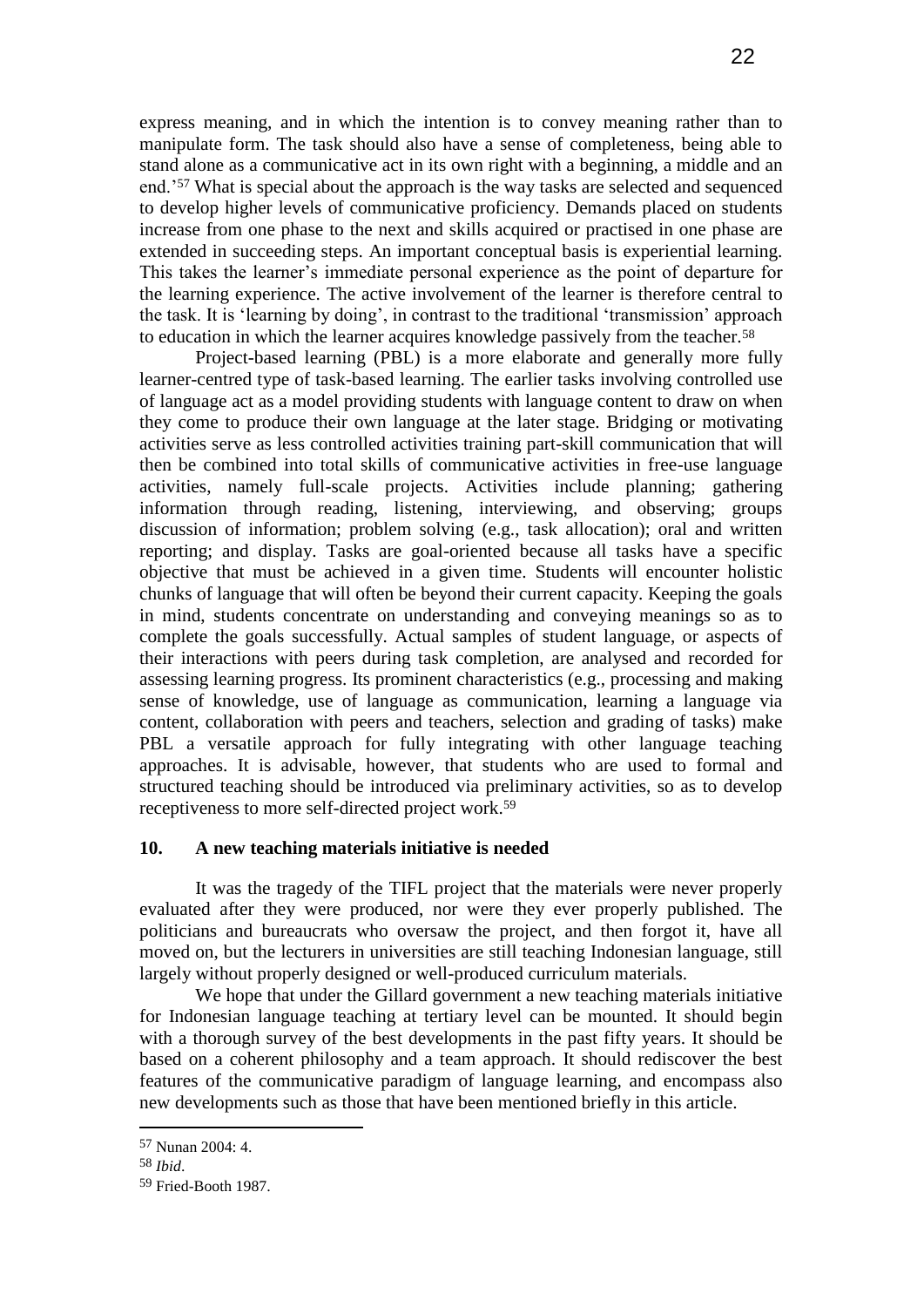#### **References:**

- Asian Studies Council. "A National Strategy for the Study of Asia in Australia*.*" Canberra: Australian Government Publishing Service, 1988.
- Asian Studies Council. "Asia in Australian Higher Eduction Report of the Inquiry into the Teaching of Asian Studies and Languages in Higher Education." Sydney: University of New South Wales, 1989.
- Bley-Vroman, Robert. "The fundamental character of foreign language learning." In *Grammar and Second Language Learning*, edited by William Rutherford and Michael Sharwood Smith, 19-30. New York: Newbury House, 1988.
- Brown, Colin and Elaine McKay. "National Strategy for Indonesian Language Teaching and Learning." Canberra: The Indonesian Studies Group of the Asian Studies Association of Australia, 1991.
- Canale, M. and Swain, Merrill. "Theoretical bases of communicative approaches to second language teaching and testing." *Applied Linguistics* 1(1980): 1-47.
- Collins, John A. (Ed.) *Marilah Kita Membaca: a beginner's reader.* Carlton, Vic.: Pitman Publishing, 1976.
- Collins, John A. (Ed.) *Bunga Rampai: A Topical Indonesian Reader.* Carlton,Vic.: Pitman Publishing, 1976.
- Collins, John A. and Mohammed Sjafei. *Di Kampung – Indonesian Reader.* Sydney: McGraw-Hill, 1973.
- Corder, S. Pit. "Pedagogic grammars." In *Grammar and Second Language Learning*, edited by William Rutherford and Michael Sharwood Smith, 123-145. New York: Newbury House, 1988.
- Crozet, Chantal. "Teaching verbal interaction and culture in the language classroom." *ARAL* 19, no. 2 (1996): 37-57.
- Crozet, Chantal, Liddicoat, Anthony J. and Lo Bianco, Joseph. "Intercultural competence: from language policy to language education." In *Striving for the Third Place*, edited by Joseph Lo Bianco, Anthony J. Liddicoat and Chantal Crozet*.* Melbourne: Languages Australia,1999.
- Danosugondo, Purwanto. *Bahasa Indonesia for Beginners,* Books 1 and 2. Sydney: University of Sydney, 1966-1971.
- Ellis, Rod. *Task-Based Language Learning and Teaching.* Oxford, UK: Oxford University Press, 2003.
- Emanuels, Hedwig W. *Bahasa Sehari-hari.* Sydney: University of Sydney, 1966.
- Emanuels, Hedwig W. and Vernon J. Turner. *Indonesian for Schools.* Books 1 and 2. Sydney: Science Press, 1967-1968.
- Fried-Booth, D. *Project Work.* Oxford, U.K.: Oxford University Press, 1987.
- Hammond, Jennifer. *Scaffolding – Teaching and Learning in Language and Literacy Education*. Newtown, NSW: Primary English Teaching Association, 2001.
- Hendrata, Hendy. *An Audio-Lingual Course in Bahasa Indonesia.* Melbourne: H. Hendrata 1969-1970.
- Hymes, D.H. "On communicative competence." In *Directions in Sociolinguistics*, edited by J. Gumperz and D.H. Hymes. New York: Holt, Rinehart and Winston, 1970.
- Ichsan, J., Eric Baker and Mary Lane. *Lantjar Berbahasa Indonesia*. Adelaide: Rigby Ltd., 1968.
- Johns, Yohanni. *Bahasa Indonesia Book One – Langkah Baru: a new approach.*  Canberra: Australian National University Press, 1975.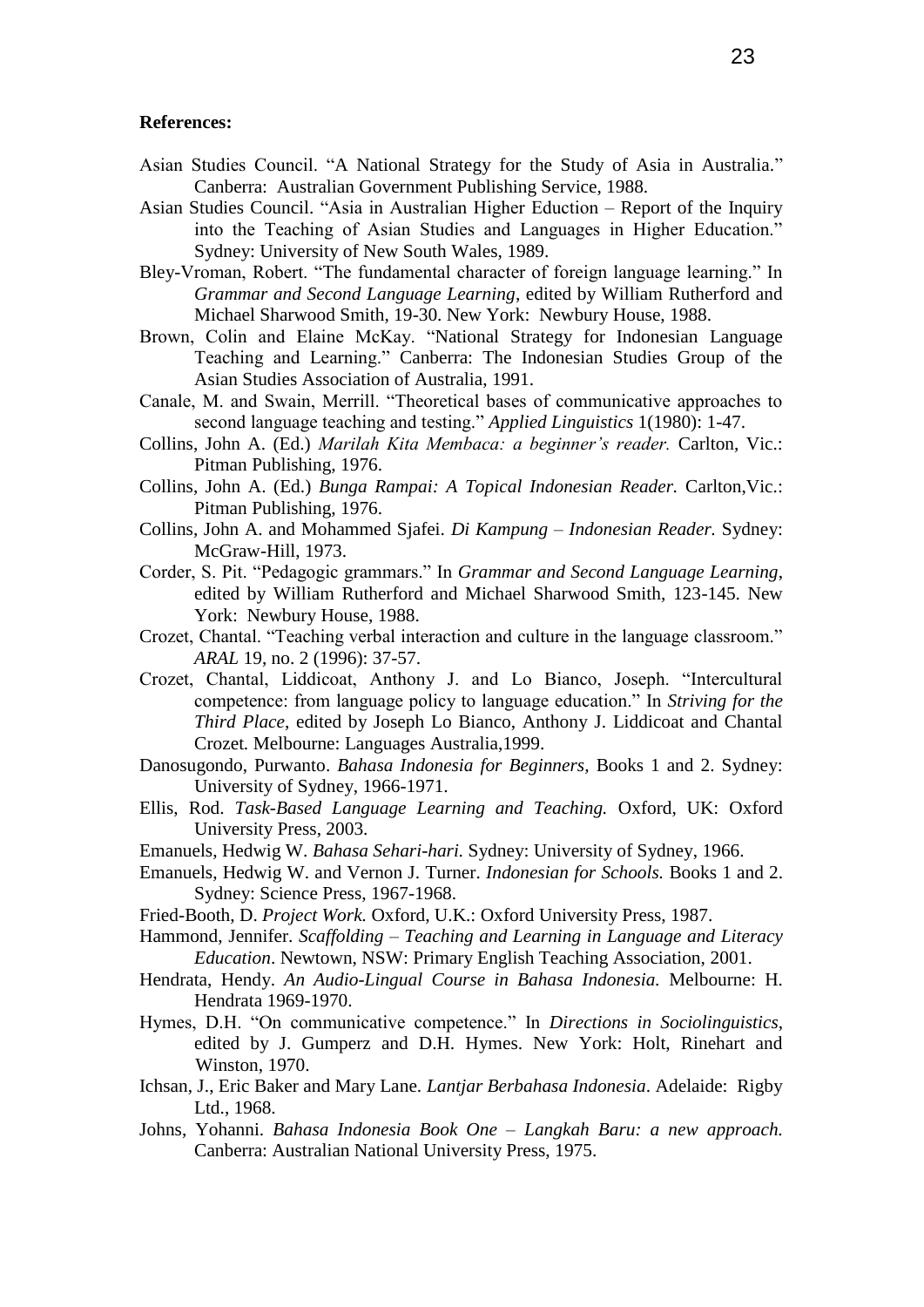- Krashen, Stephen D. *The Input Hypothesis: Issues and Implications*. London: Longman, 1985.
- Liddicoat, Anthony J. and Chantal Crozet. *Teaching Languages, Teaching Cultures.*  Melbourne: Language Australia, 2000.
- Lie, T.S. *Introducing Indonesian*. Book 1. Sydney: Angus and Robertson, 1965.
- Littlewood, William T. *Foreign and Second Language Learning – Language Acquisition Research and Its Implications for the Classroom*. Cambridge: Cambridge University Press, 1984.
- Lo Bianco, Joseph. *The National Policy on Languages.* Canberra: Australian Government Publishing Service, 1987.
- Lo Bianco, Joseph, Anthony J. Liddicoat, and Chantal Crozet. *Striving for the Third Place.* Melbourne: Language Australia, 1999.
- McGarry, J.D. and Sumaryono. *Learn Indonesian.* Books 1-3. Chatswood, N.S.W.: Modern Indonesian Publications, 1970, 1971, 1974.
- McGarry, J.D. and I.M. Winarto. *Varia: An Early Stage Reading Book.* Chatswood, N.S.W.: Modern Indonesian Publications, 1990.
- National Indonesian Language Curriculum Project. *Suara Siswa.* Indonesian Language Teaching maerials. Carlton, Vic.: Curriculum Corporation, 1993.
- Nunan, D. *Task-based Language Teaching*, Cambridge, UK: Cambridge University Press, 2004.
- Ozolins, Uldis. *The Politics of Language in Australia*. Melbourne: Cambridge University Press, 1993.
- Partoredjo, I.S. *Bahasa Indonesia Moderen – an integrated method.* Brisbane, Cranbrook Press, c.1975.
- Pello, John. *Bahasa Indonesia – Lihat Baca Ceritakan.* Laverton, Vic.: Lela Publications, 1980.
- Pino, E. 1953, *Bahasa Indonesia the National Language of Indonesia – A Course for English-Speaking Students*. Groningen: J. Wolters, 1950; Jakarta, 1953.
- Read, Julia Elizabeth. "Innovation in Indonesian Language Teaching: an Evaluation of the TIFL Tertiary Curriculum Materials. Phd Thesis, University of Wollongong, 2002. Available at <http://ro.uow.edu.au/theses/335/> (accessed 25 June, 2010).
- Reeve, David. "TIFL textbooks a critique." Paper presented at the Indonesia-Australia Conference on the teaching of Indonesian as a Foreign Language, Jakarta, 20-21 February 1991.
- Richards, J.C. *Error Analysis: Perspectives on Second Language Acquisition.* London: Longman,1974.
- Rutherford, William and Michael Sharwood Smith. "Consciousness Raising and Universal Grammar." In *Grammar and Second Language Learning*, edited by William Rutherford and Michael Sharwood Smith. New York: Newbury House, 1988.
- Santoso, Soewito and Soemaryono. *Dari Barat Sampai ke Timur: A Modern Indonesian Reader.* Sydney, Ian Novak, 1969.
- Sarumpaet, Jan Pieter. *The Structure of Bahasa Indonesia.* Melbourne: Sahata Publications, 1966.
- Sarumpaet, Jan Pieter. *Modern Usage in Bahasa Indonesia.* Carlton, Vic.: Pitman, 1980.
- Sarumpaet, Jan Pieter and James Austin Copland Mackie. *Introduction to Bahasa Indonesia.* Melbourne: University of Melbourne Press. 1966.